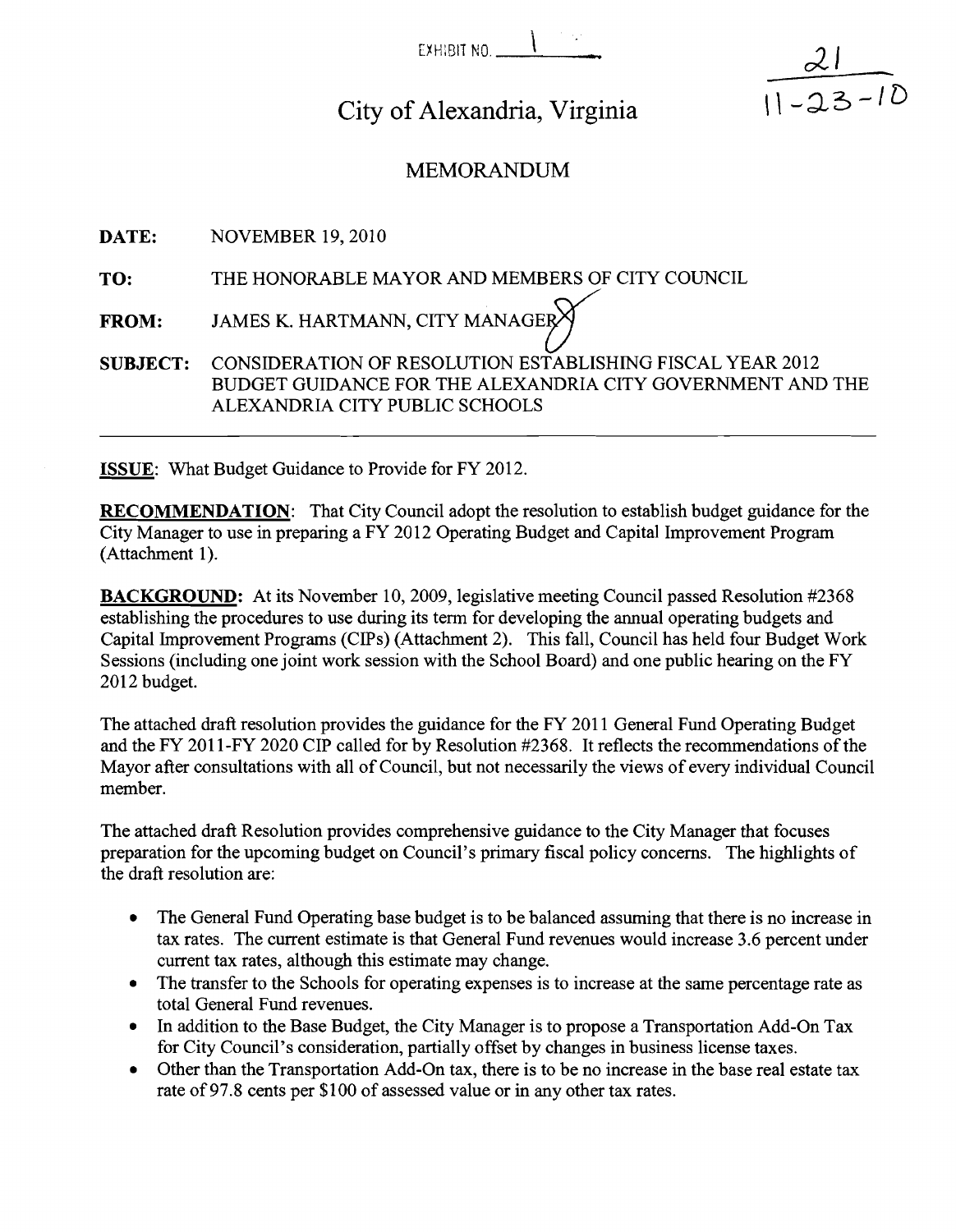- There is to be no increase in total City employment levels unless justified by certain limited  $\bullet$ circumstances.
- There would be no general, across-the-board City employee salary increase for the fourth year in a row, but the guidance would allow upward merit based step adjustments in salaries for individual City employees earning them as a result of positive performance evaluations. Also, the budget would begin a three year phase-in of salary adjustments for certain types of jobs to maintain the City's competitive position based on a benchmark survey of surrounding jurisdictions.
- The guidance provides for continuation of a gradual increase in employee contributions for  $\bullet$ health care and allows for consideration of possible increases in employee contributions for retirement benefits.
- The resolution announces the intent to form a Retirement Benefits Advisory Group to examine the need for long term changes in the City's defined benefit pension plans
- Generally, the guidance would contain the City's 10 year Capital Improvement Program (CIP)  $\bullet$ to the same overall level of costs approved in last year's CP.
- The City Manager is to propose an incentive program to encourage City employees to develop  $\bullet$ and implement efficiency savings as part of the upcoming budget.
- The City Manager is to submit a multi-year plan later in the spring for linking the Strategic Plan to future operating budgets and CIPs.

By section the draft Resolution provides the following specific guidance to the City Manager to:

**Section 1** - Propose a total General Fund Base Operating Budget that will be limited by those revenues available under current tax rates.

**Section 2** - Propose a General Fund transfer to the Schools for operating expenses that increases at the same percentage rate as total General Fund revenues with no increase in tax rates.

**Section 3** - Propose, in addition to the Base Budget, a Transportation Add-on tax and projects and activities to be funded by that tax as well as proposed reductions in other business license taxes as a partial offset.

**Section 4** - Not increase the Base Real Estate tax rate of 97.8 cents per \$100 assessed value.

**Section 5** – Continue existing taxes at the same levels for Storm Water Infrastructure, Open Space Acquisition and Affordable Housing purposes

**Section 6 - Not increase any other tax rates.**<sup>1</sup>

**Section 7** - Propose changes in fees, fines and service charges as the City Manager deems equitable, fair and administratively feasible.

<sup>&</sup>lt;sup>1</sup> In regard to the proposed Tier I Special Tax District proposed for the Potomac Yard Metrorail Station (Landbays F,G, H and the multi-family portion of Landbay I), if City Council approves this Tier I district at its December 14,2010 meeting, then it is assumed that the FY 2012 Operating Budget and CIP would reflect implementation of this Special Tax District. It should be noted that the Tier **II** Special Tax District (Landbays **A** (Potomac Greens) I, J, and the non-multi-family part of Landbay I) is not scheduled for City Council consideration in December or as part of the FY 2012 budget.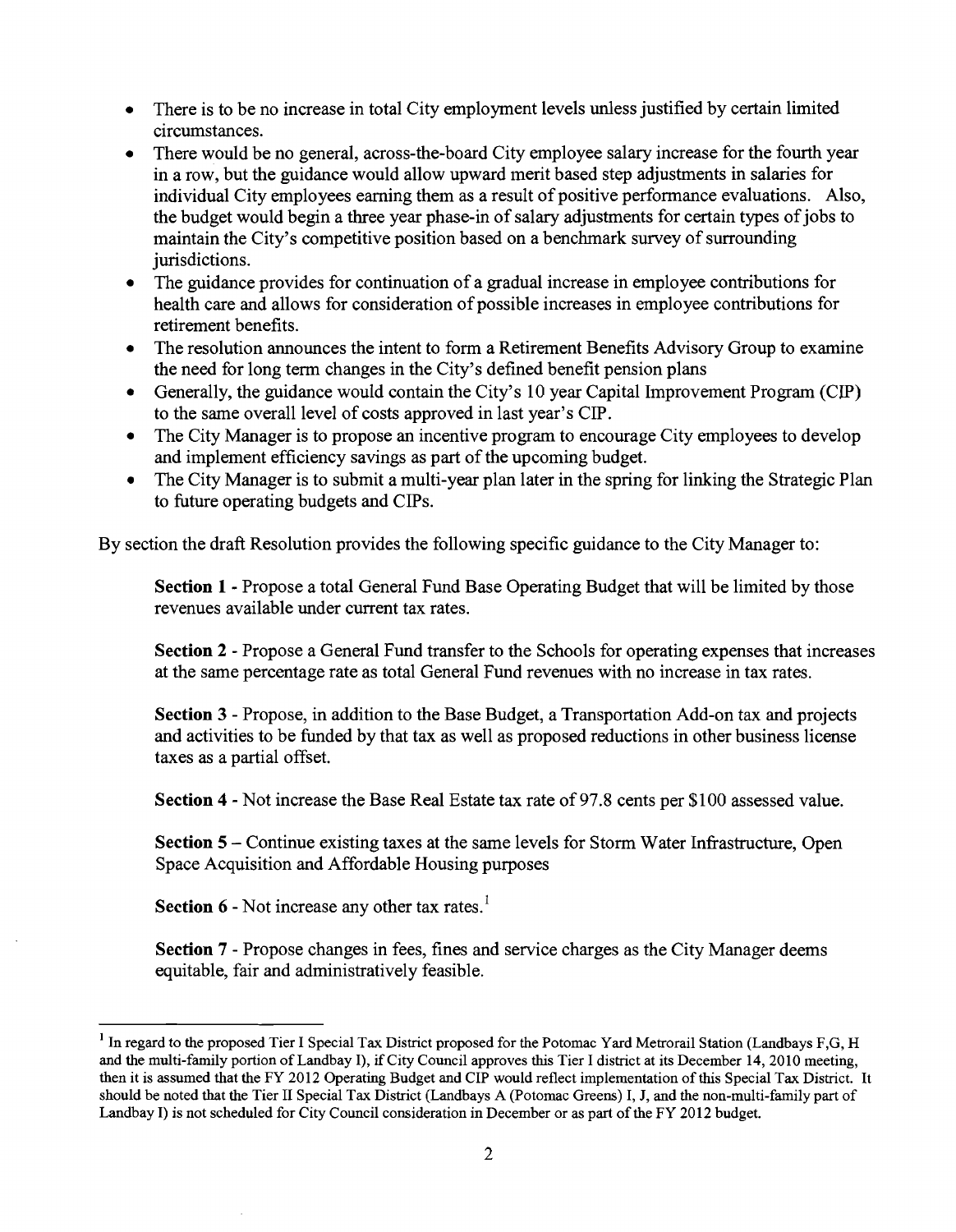**Section 8** - Not increase total City employment levels in the base budget above those estimated in the Approved FY 2011 operating budget except in certain limited circumstances.

Sections 9 and 14 - Propose funding for merit/step increases for City employees but no Market Rate Adjustment for all employees (aka COLA).

**Section 10** - Propose initial funding in FY 2012 as part of a three year phase-in of the implementation of benchmark pay adjustments called for by the City's compensation philosophy.

**Section 11** - Continue to implement a multi-year plan to phase-in a 20% minimum employee contribution for health care premiums.

**Section 12** - Consider proposing changes to employee contributions to pay for retirement benefits.

**Section 13** - Assist City Council in forming a Retirement Benefit Advisory Group to look at the need for future changes to City defined benefit retirement plans.

**Section 15** - Continue to identify and implement cost saving measures and efficiencies in all City operations.

**Section 16** -- Include in the base Capital Improvement Program (CIP) only those projects that can be funded within the fimding levels contained in last year's previously Approved CIP for  $FY 2011 - FY 2020$  with some limited exceptions.

**Section 17** - Propose measures to sell or lease excess City capital assets as appropriate in the base budget and use those proceeds to fund the CIP as cash capital.

**Section 18** - Propose an incentive program to encourage City employees to develop and implement efficiency savings.

**Section 19** - Propose whatever additional operating costs and capital projects for Council consideration above those specified in the base budget that can be demonstrated as necessary to meet strategic goals and objectives or to diminish risks to the community. These additional options must be clearly identified and prioritized.

**Section 20** - Provide a special analysis of projected expenditures and revenues for FY 2013 under the base budget as well as any options proposed for additional operating costs and capital projects proposed above the base budget.

**Section 21** - Submit a multi-year plan later in the spring for linking the Strategic Plan to Operating Budgets and Capital Improvement Programs through FY 2021.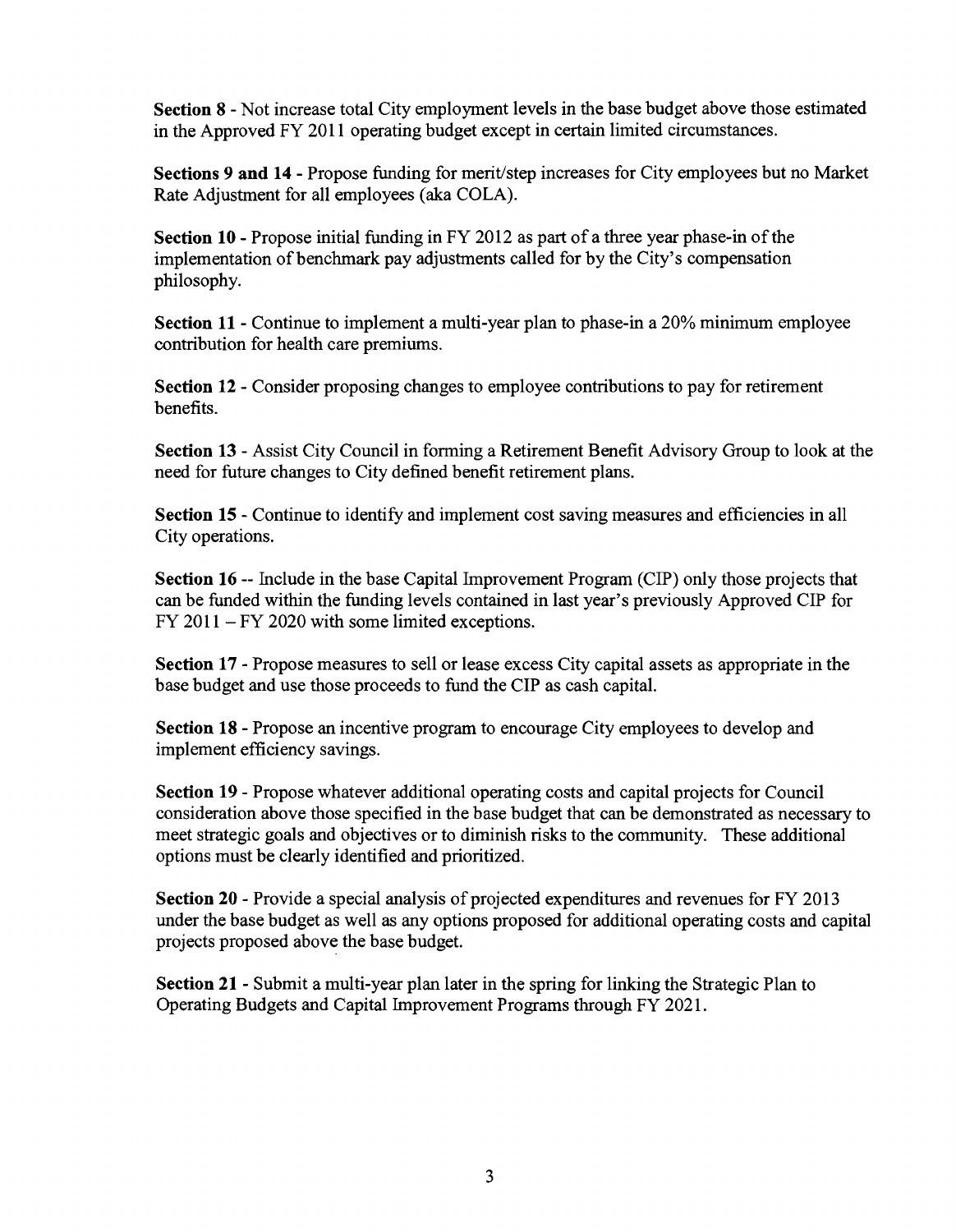The City Manager plans to present his proposed budget at Council's Tuesday February 8, 2011 legislative meeting. This proposed budget will be the subject of numerous work sessions and at least two public hearings before Council adopts a budget, tax rates, and CIP on May 2, 2011. Regardless of the guidance given in the attached draft Resolution, Council may choose to amend any element of the City Manager's proposed budget in accordance with the provisions of Resolution #2368 that requires each amendment to include an offsetting change to balance the budget.

#### **ATTACHMENTS:**

Attachment 1 Draft Budget Resolution Setting Guidance for FY 2011 General Fund Operating Budget and Capital Improvement Program for FY 2011-FY 2020

Attachment 2 Resolution #2368

STAFF: Bruce Johnson, Chief Financial Officer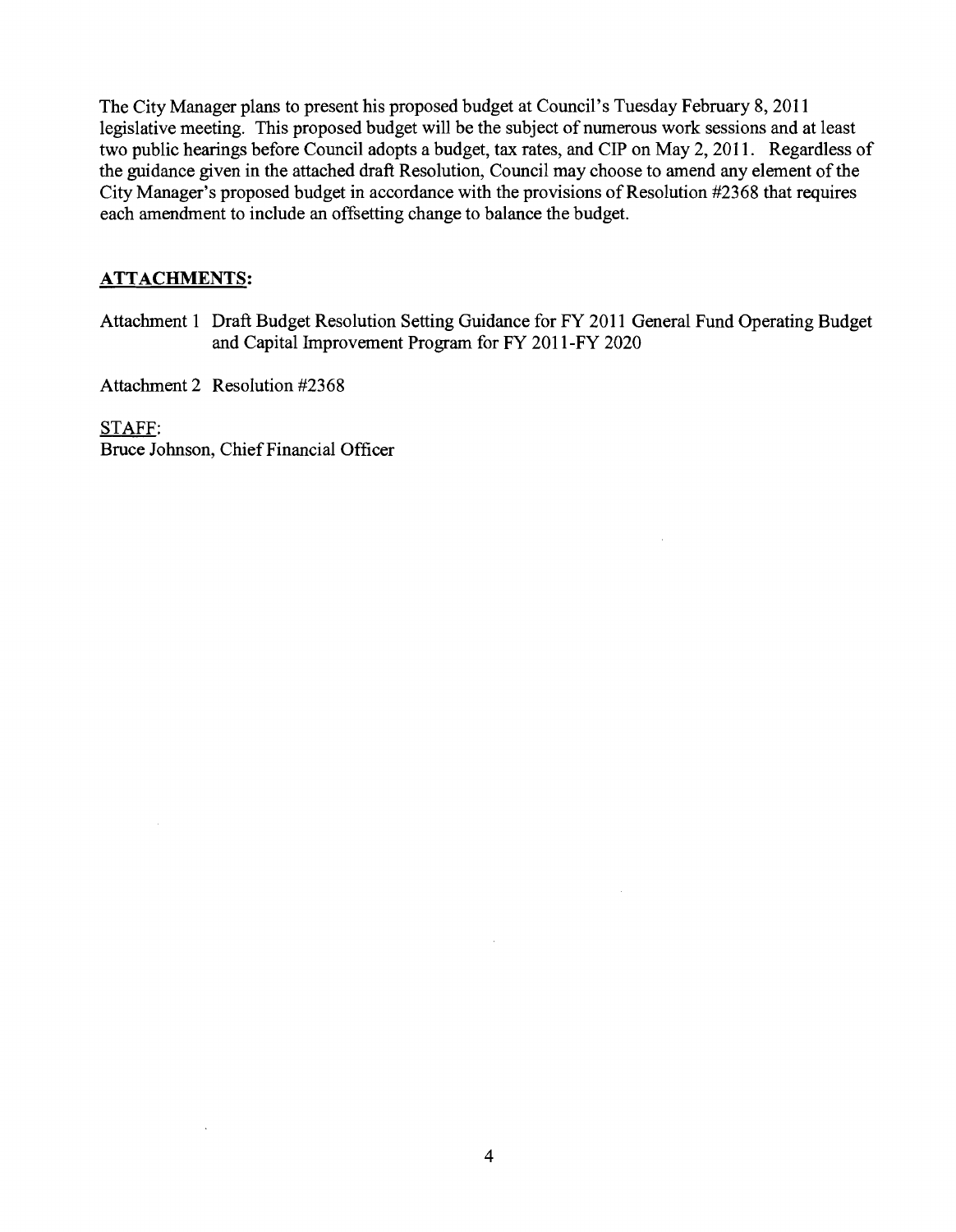Attachment 1

Resolution **No.** 

#### Budget Resolution Setting Guidance for FY 2012 General Fund Operating Budget and Capital Improvement Program for FY 2012-FY 2021

l.WHEREAS, the City Council of Alexandria passed Resolution 2368 on November 10, 2009, that established the process to be used for formulating the budget during the term of this Council and requires that City Council set budget guidance for the City Manager and the School Board for the FY 2012 budget;

2.WHEREAS, the City Council held a public hearing on the FY 2010 budget on October 16, 2010; and

3.WHEREAS, the City Manager and the Alexandria City Public Schools presented to City Council at its October 18, October 19, November 8 and November 16, budget work sessions their preliminary forecasts of revenues, expenditures and capital needs in lieu of a one-day retreat; and

4.WHEREAS, the City Council's deliberations on the budget each and every year reflect a balancing of the needs of the community, with the community's ability to afford services to meet those needs; and

S.WHEREAS, the City Council is committed to continuously improving City government effectiveness and efficiency, and expects the City Manager and City staff to focus on managing for results; and

6.WHEREAS, the City Council is committed to continue performing fully its obligations to provide the core services expected of a municipal government and to continue to provide quality services and facilities for the residents and businesses of Alexandria; and

7.WHEREAS, the national economy is slowly and very gradually recovering from the "great" recession experienced in the last few years and there still remains considerable uncertainty about the economic future; and

8.WHEREAS, real estate assessments in the City are finally expected to increase slightly in CY 2011 and 2012; and

9.WHEREAS, there are still potential losses in State and Federal revenues for both the City General Fund budget and the Schools operating budget; and

lO.WHEREAS, considering all these factors, the best current estimate is for an increase of 3.6% in the General Fund revenues of the City at current tax rates;

 $\mathbf{1}$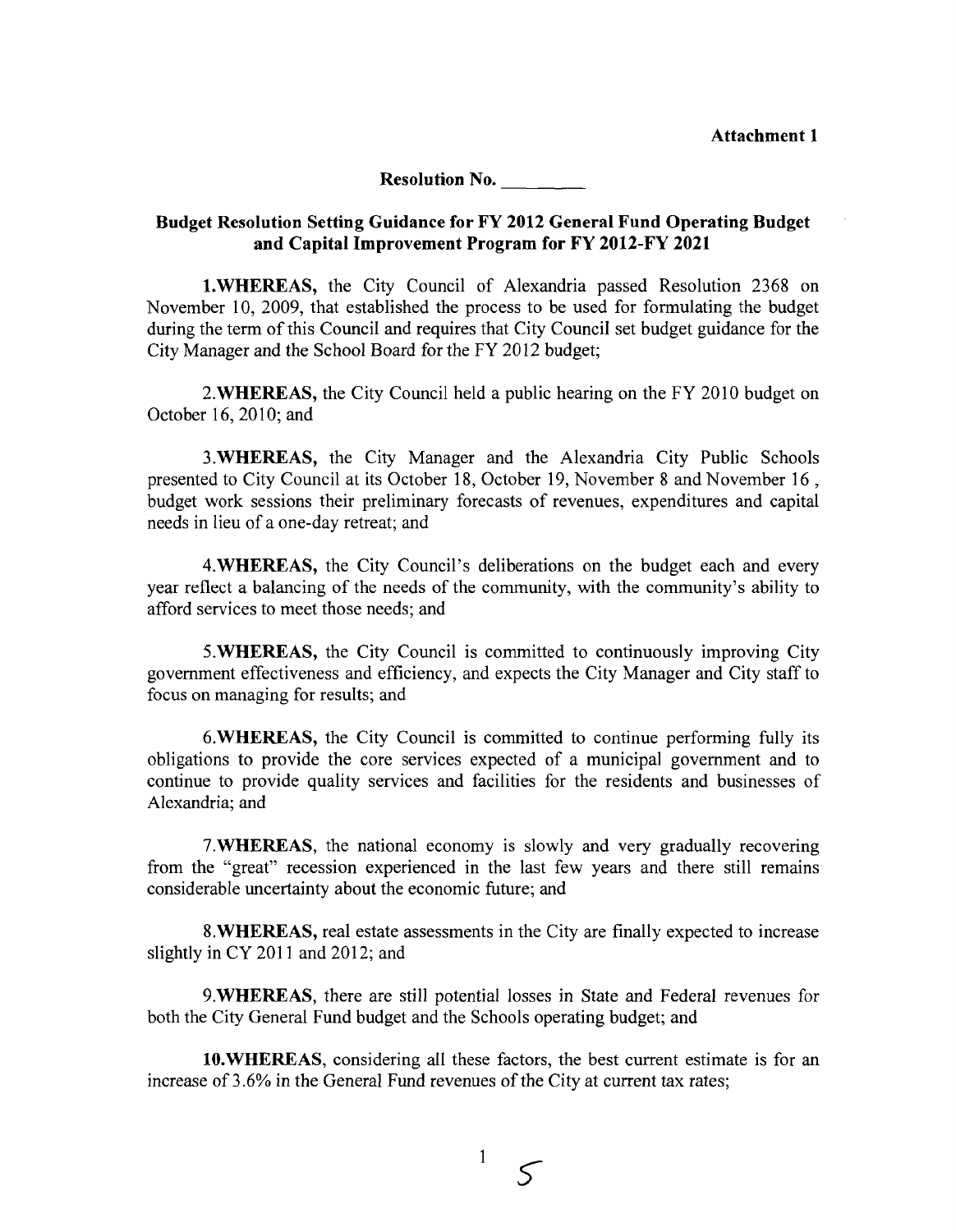ll.WHEREAS, this amount of increase is expected to be only sufficient approximately to maintain current services in City and School operations and fund the previously approved multi-year Capital Improvement Program; and

12.WHEREAS, the budget must contain sufficient funds for all contractual commitments, including debt service; and

13. WHEREAS, the City Council will not make any material changes that may threaten the City's AAAIAaa bond rating; and

14.WHEREAS, the City Council has adopted a multi-year strategic plan in June 2010 and understands that City staff have described some 372 action items in support of the 7 goals 22 objectives and 1 10 initiatives outlined in that strategic plan; and

lS.WHEREAS, the City Council expects the City Manager and City staff to begin or continue implementation of the action items that do not require additional funding to be implemented to accomplish those strategic initiatives, objectives and goals; and

16. WHEREAS, the City Council understands that it will be a challenge to achieve all the strategic goals, objectives and initiatives in the constrained fiscal environment facing the City; and

17. WHEREAS, the City Council recognizes the need to prioritize action items in support of the strategic plan, to deemphasize lower priority, low yield programs and activities, to identify efficiencies, and emphasize a multi-year plan to link future budgets to the achievement of strategic goals and objectives;

#### NOW, THEREFORE, BE IT RESOVED BY THE CITY COUNCIL OF ALEXANDRIA THE FOLLOWING:

1. Total Base Budget Limitations: Total General Fund expenditures in the Base Budget shall be no more than General Fund revenues provided under the following sections of this resolution. These sections provide that the City Manager shall submit a proposed FY 2011 General Fund Operating Base Budget that does not increase any tax rates, provided that a transportation add-on tax may be proposed as described in section **3** below in addition to the Base Budget. (Also, see sections 4, 5,6 and 7 below for additional guidance on sources of revenue.)

Optional Section I

Base Budget for City-Managed Programs and Activities: The City Manager shall submit a proposed FY 2011 General Fund Operating Base Budget for City-managed programs and activities of no more than

6

 $\overline{2}$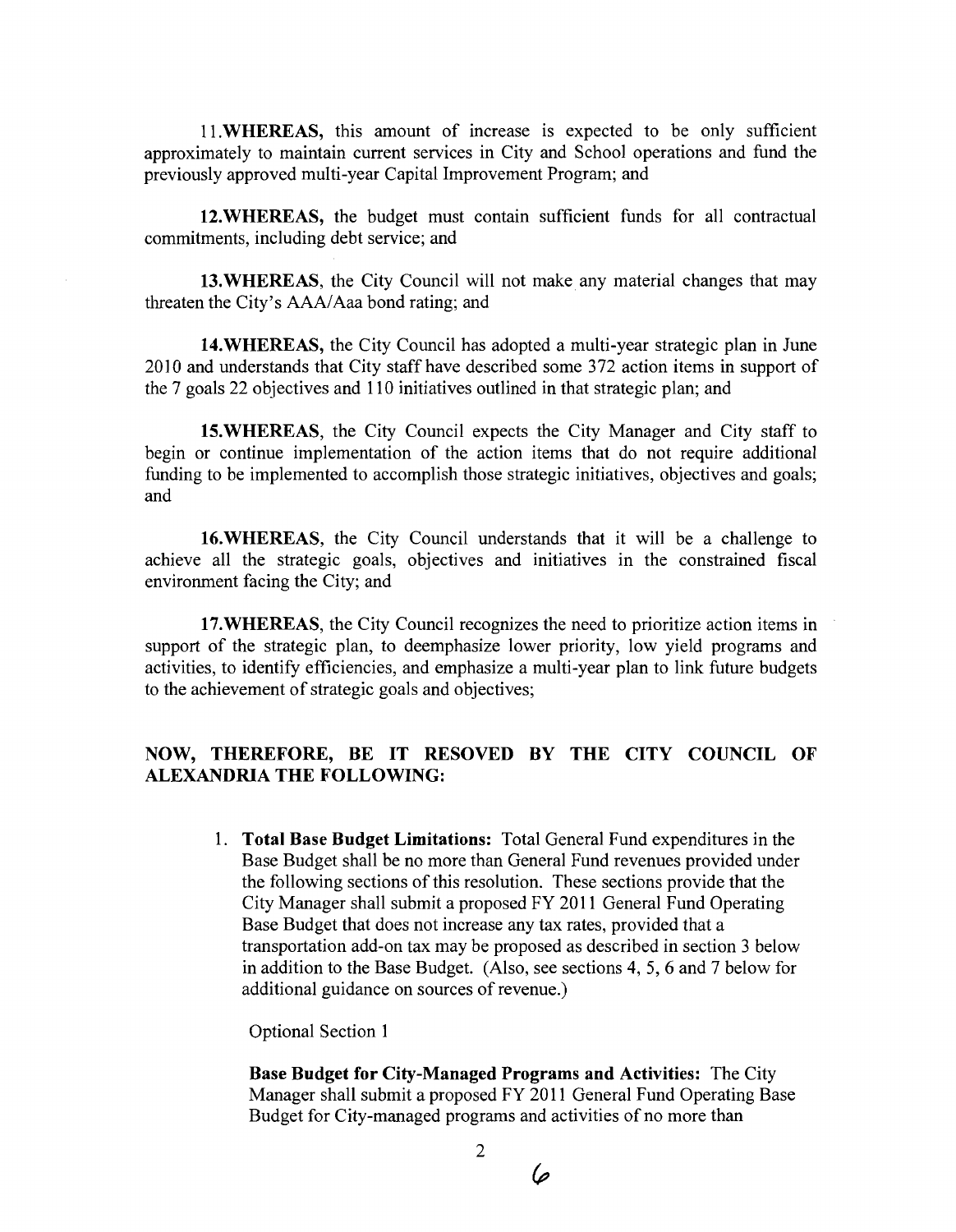$\frac{8}{x}$ xx, xxx, xxx million (x.x% above the FY 2011 General Fund Operating Budget) for City operations, debt service and cash capital to fund the CIP, and transit subsidies.

**Schools Transfer:** The City Manager shall include in the Base Budget a General Fund transfer to the Schools for operating expenses of an amount equal to the transfer provided in the Approved FY 2011 General Fund Operating Budget increased by the same percentage as the percentage increase in General Fund revenues available under the provisions of this resolution and proposed in the City Manager's FY 2012 General Fund Base Operating Budget. (Note that such an increase shall not include any amounts proposed as a Transportation Add-On tax as described in section **3**  below.)

Optional Section 2

**Schools Transfer:** The City Manager shall include in the Base Budget a General Fund transfer to the Schools for operating expenses of  $xxx,xxx,xxx$  (x,x% above the FY 2011 General Fund transfer to the Schools).

- **3. Transportation Add-On Tax:** In addition to the Base Budget described in section 1 above, the City Manager shall submit a proposal for Council to consider an add-on tax for transportation purposes on commercial real estate as allowed by the Code of the Commonwealth of Virginia, and the expenditures funded by that tax shall be structured as an option in addition to the Base Budget. As part of this proposal the City Manager shall submit proposed reductions in the Business, Professional and Occupation License (BPOL) tax rates and/or structure as a partial offset to any transportation add-on tax proposed under section 3 above.
- 4. **No Increase in the Base Real Estate Tax Rate:** The City Manager shall propose in the Base Budget a base real estate tax rate in CY 2011 no greater than that levied in CY 2010  $(S97.8 \text{ cents per } $100 \text{ assessed value}).$
- 5. **Other Dedicated Portions of the Real Estate Tax Rate:** The City Manager shall propose continuation in CY 2011 of the dedication of  $0.5$ cents per \$100 to Storm Water infrastructure improvements, and sufficient amounts from Real Estate Tax revenues to provide funding for existing debt service payments for the Open Space Trust Fund and for Affordable Housing purposes.
- **6. Other Taxes:** The City Manager shall not propose an increase in any other tax rates except as provided in section **3** above.
- 7. **Fees, Fines and Service Charges:** The City Manager may propose changes to whatever combination of fees, fines and service charges that are

 $\mathcal{V}$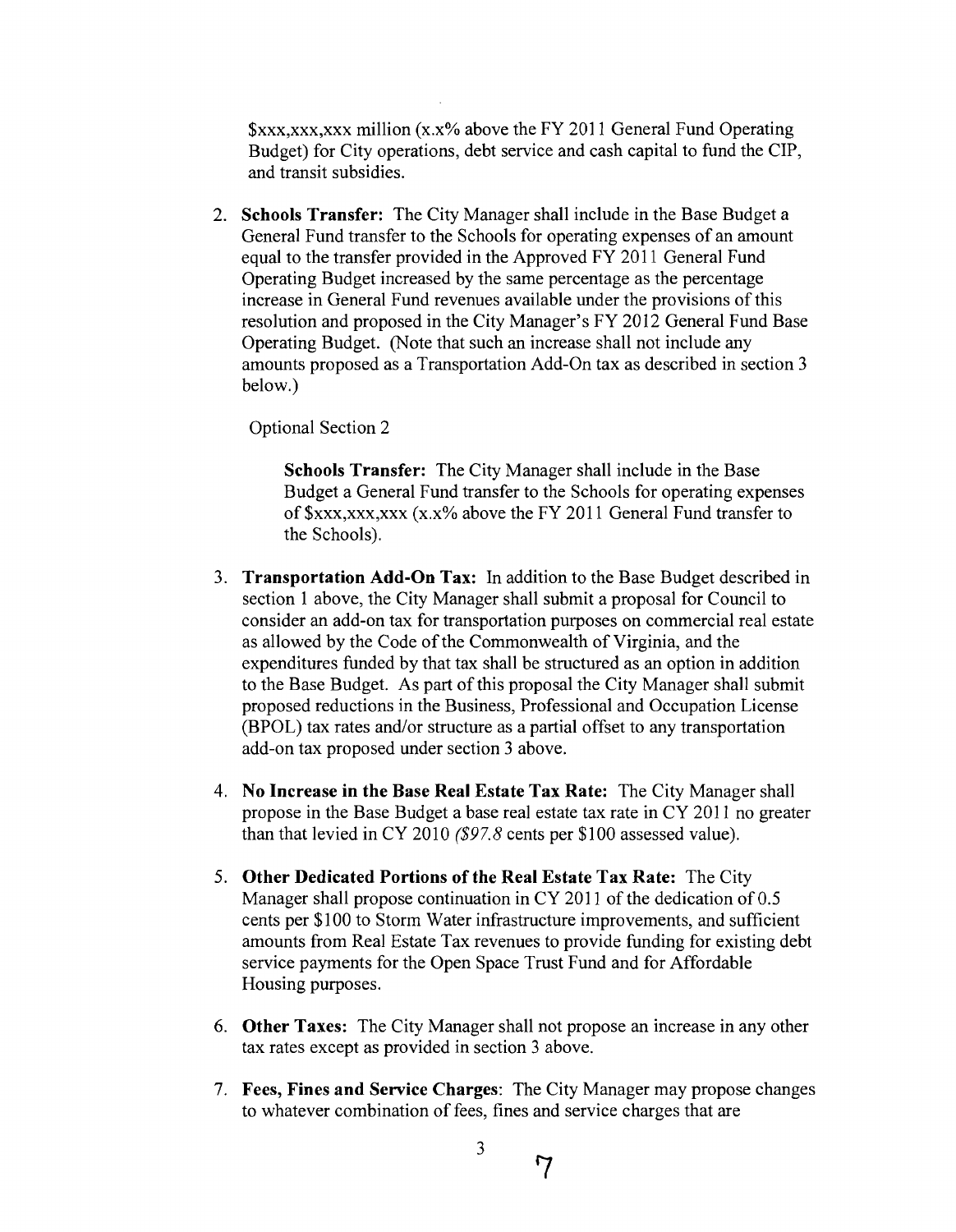equitable, fair and administratively feasible provided that these proposals are within the constraints imposed by the Code of Virginia.

- **8. City Staffing Levels:** Except as provided, the City Manager shall not increase total City employment levels (as measured on a full-time equivalency basis) in the base budget above those estimated in the Approved FY 2011 base operating budget. The City Manager may propose reallocations of staff between programs and activities, and the City Manager may propose a net increase in the base budget staffing levels above those funded last year:
	- a. If those increases result in efficiency savings in specific programs and activities (i.e., lower total costs),
	- b. If those increases result in an equivalent or greater increase in General Fund or Special Revenue Fund revenues, or
	- c. If those staffing positions are substantially funded by special revenue fund sources (e.g., State or Federal grants and other dedicated taxes and fees).
- 9. City Merit/Step Pay: The City Manager shall include in the base budget funding for merit/step increases for eligible employees including at least one additional step.
- 10. **City Benchmark Pay Adjustments:** The City Manager shall propose initial funding in FY 2012 as part of a 3 year phase-in of the implementation of benchmark pay adjustments called for by the City's compensation philosophy. The City Manager may propose necessary and appropriate changes in the City's pay schedules as part of a phase-in of benchmark pay adjustments, including additional steps on the pay schedule.
- 1 1. **City Employee Health Benefits:** The City Manager shall continue to implement the multi-year plan to phase in a 20% minimum employee contribution for health care premiums.
- 12. **City Employee Retirement Contributions:** The City Manager may propose changes in employee contributions to various retirement programs to the extent allowed by law.
- 13. **Retirement Benefit Advisory Group:** The City Council shall, by subsequent resolution, form a Retirement Benefit Advisory Group:
	- a. To look at the need for any future changes to defined benefit pension plans created under the authority of the City Council,
	- b. To examine the current financial status of the City's pension funds,
	- c. To advise the City Manager and City Council Pension and Compensation Subcommittee on any options that should be considered to meet the following objectives:

 $\mathcal{C}$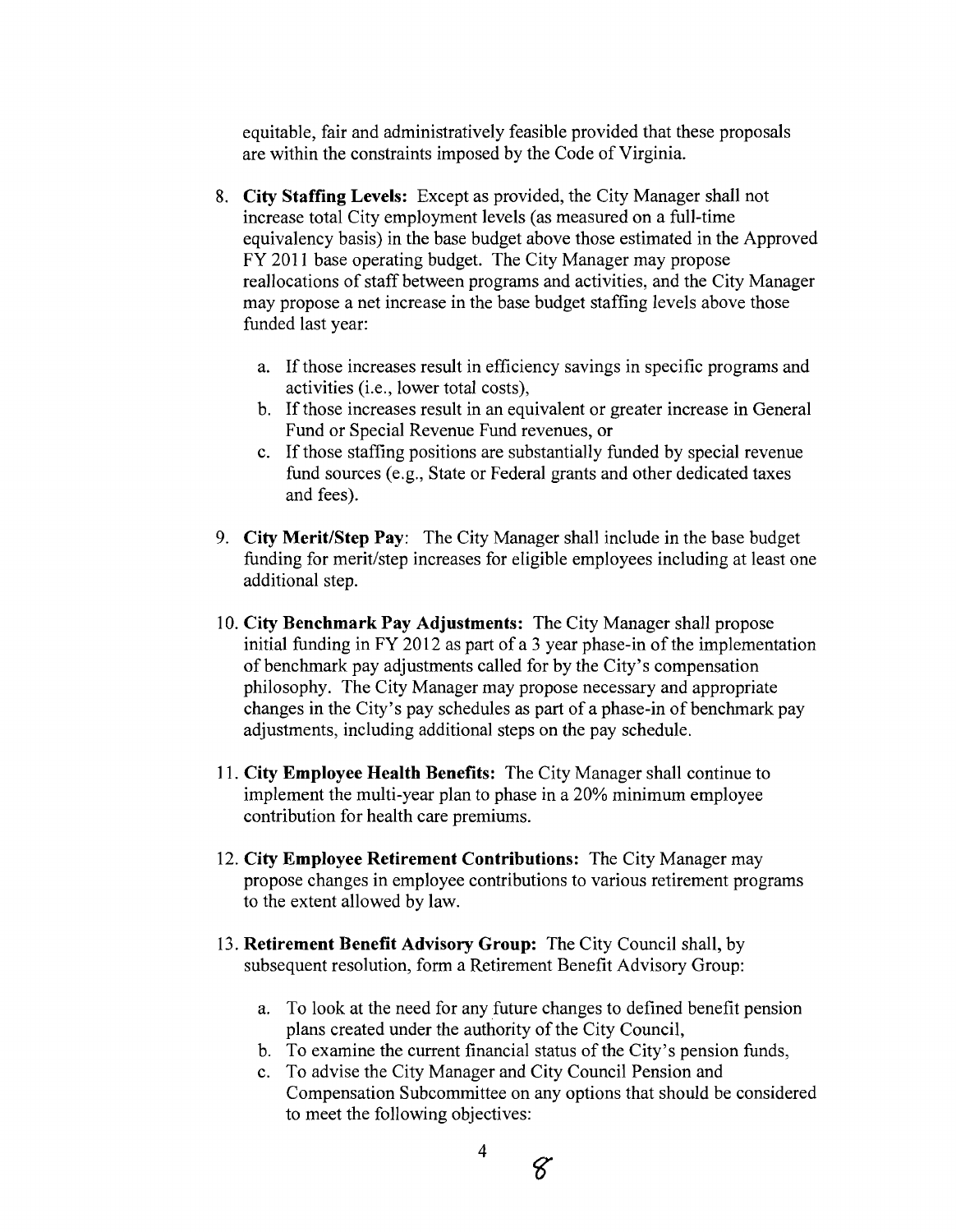- i. To protect benefits already earned (accrued) by retirees and current employees,
- ii. To ensure the City remains competitive in competing with neighboring jurisdictions for capable and effective public service employees,
- iii. To provide an opportunity for City employees to save for and have a secure retirement,
- iv. To consider the advantages and disadvantages of defined benefit vs. defined contribution pension plans and make recommendations on the structure of future plans, and
- v. To create a fiscally sustainable plan for funding future benefits whether earned or to be earned in the future.
- 14. Market Rate Adjustment: The City Manager shall not include a market rate adjustment for either City or Schools staff.
- 15. Cost Saving Measures: The City Manager shall continue to identify and implement cost saving measures and efficiencies in all City operations.
- 16. Capital Improvement Program (CIP): The City Manager's proposed CIP shall include:
	- a. Specific estimates for FY 2012 through FY 2017 and preliminary estimates for FY 2018 through FY 2021,
	- b. No more General Fund cash capital from current year revenues than that planned for FY [2012] 2013 through FY 2020 in the Approved FY  $2011 - FY 2020$  CIP. Such a limitation does not apply to:
		- i. The cash capital provided by a Transportation Add-On tax as described in section 3 above,
		- ii. Any adjustments for amounts determined by the dedication of 0.5 cents to the Storm Water Special Revenue Fund and the Open Space Trust Fund, the Sanitary Sewer Fund, and available for Affordable Housing purposes, and
		- iii. Cash capital available from the sale of assets as described in section 17 below, or
		- iv. Any increase in cash capital in the FY 2012 General Fund Operating Budget that may be otherwise allowable under the provisions of this resolution.
	- c. No more debt issuance than that planned for FY 2012 through FY 2020 in the Approved FY 2011  $-$  FY 2020 CIP; other than debt, if any, to be serviced by revenue provided by a Transportation Add-On tax as described in section 3 above, by revenue provided by the Storm Water Special Revenue Fund, the Sanitary Sewer Fund, the Potomac Yard Metrorail Station fund, and for Affordable Housing Purposes,
	- d. The use of additional General Fund operating budget surplus from FY 20 10 in the amount of \$1 1.0 million as a commitment for capital projects in FY 2012 and beyond,

9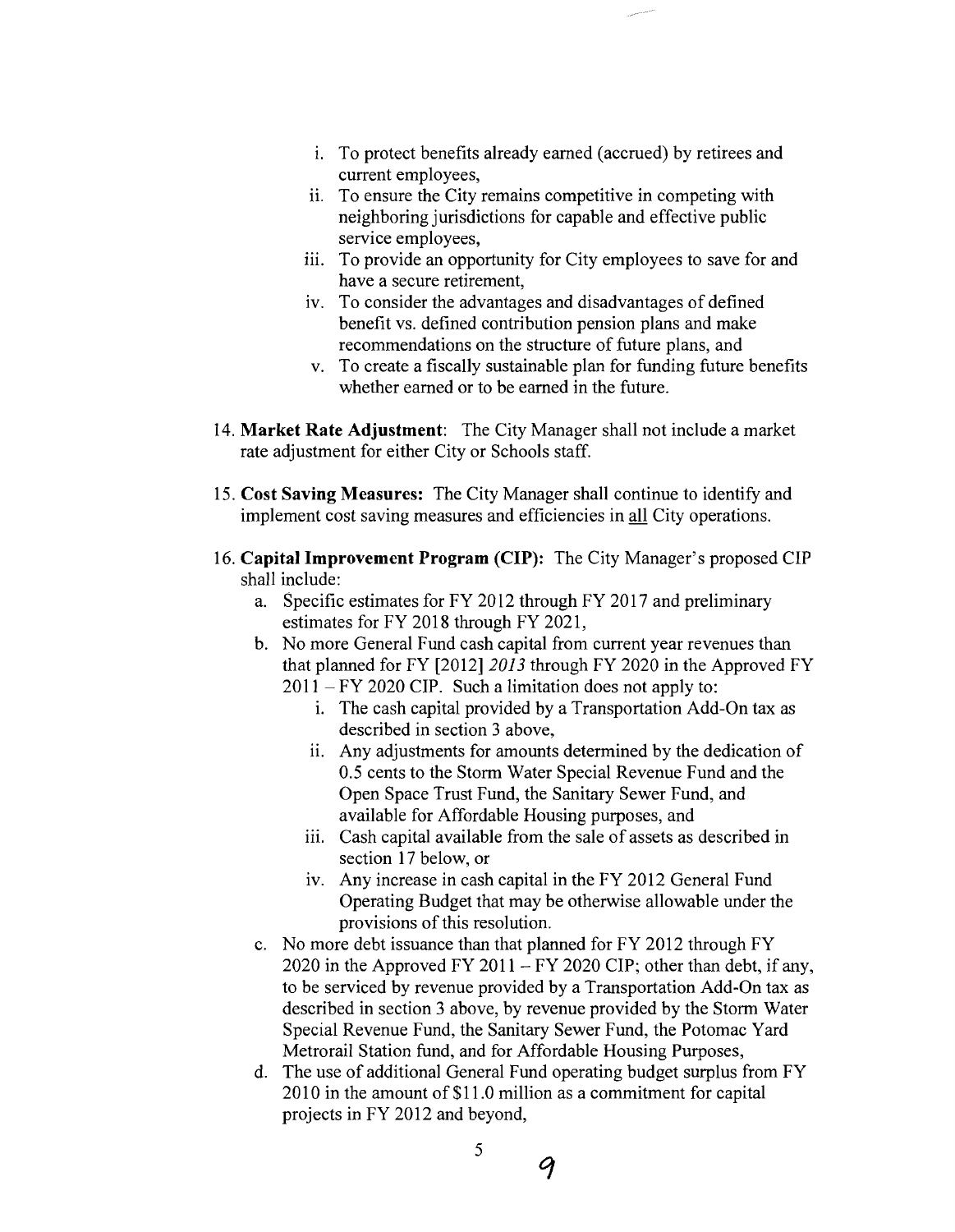- e. The use of expected additional General Fund operating budget surplus from FY 2011 as commitment for capital projects in FY 2012 and beyond, provided that (1) the first \$2.75 million of any such surplus will be designated for the FY 2012 General Fund operating budget, (2) \$0.8 million will be committed for storm emergencies, and other finds will be committed or assigned as necessary for incomplete projects,
- f. Specific descriptions of projects that can be funded within recommended levels of funding and their costs estimated for all years (FY 2012 - FY 2021), and
- g. Identification of projects that exceed the recommended levels of funding whether or not the estimated costs are identified or remain to be developed. These projects should be shown by year if known or alternatively listed in a general appendix.
- 17. **Sale/Lease of Capital Assets:** The City Manager shall propose measures to sell or lease excess City capital assets as appropriate in the base budget and use those proceeds to fund the CIP as additional cash capital.
- 18. **Employee Efficiency Incentive Savings Program:** The City Manager shall propose an incentive program which will encourage City employees to develop and implement efficiency savings. A portion of those savings will be made available for employee one-time bonuses or employee training and development opportunities. Such a program will be proposed in detail as part of the FY 2012 budget submitted to City Council. Such details shall include procedures to ensure that such savings are not the result of service level reductions and that such savings are distributed equitably among the workforce. City Council shall review and establish such a program as soon as practicable for possible use in the remainder of FY 2011 and FY 2012.
- 19. **Options for Additional Operating and CIP Expenditures:** The City Manager may propose whatever additional staffing levels, operating costs and capital projects are deemed appropriate for Council consideration above those specified in the base budget, together with appropriate sources of revenue available within the constraints imposed by the Code of Virginia, so long as those staffing levels, operating costs and capital projects can be demonstrated as necessary to meet strategic goals and objectives, and/or can be demonstrated to diminish risks to community. These additional items, if any, shall be clearly designated as above the base budget and prioritized by the City Manager on an individual operating activity and project basis.
- 20. **Fiscal Year 2013 Special Analysis:** The City Manager shall prepare a special analysis that shows the projected expenditures and revenues for FY 2013. That analysis shall contain:
	- a. Revenue estimates at the same level of detail as shown in the long range forecast section of the budget document, including three forecast  $estimates - high, mid and low level,$

10

6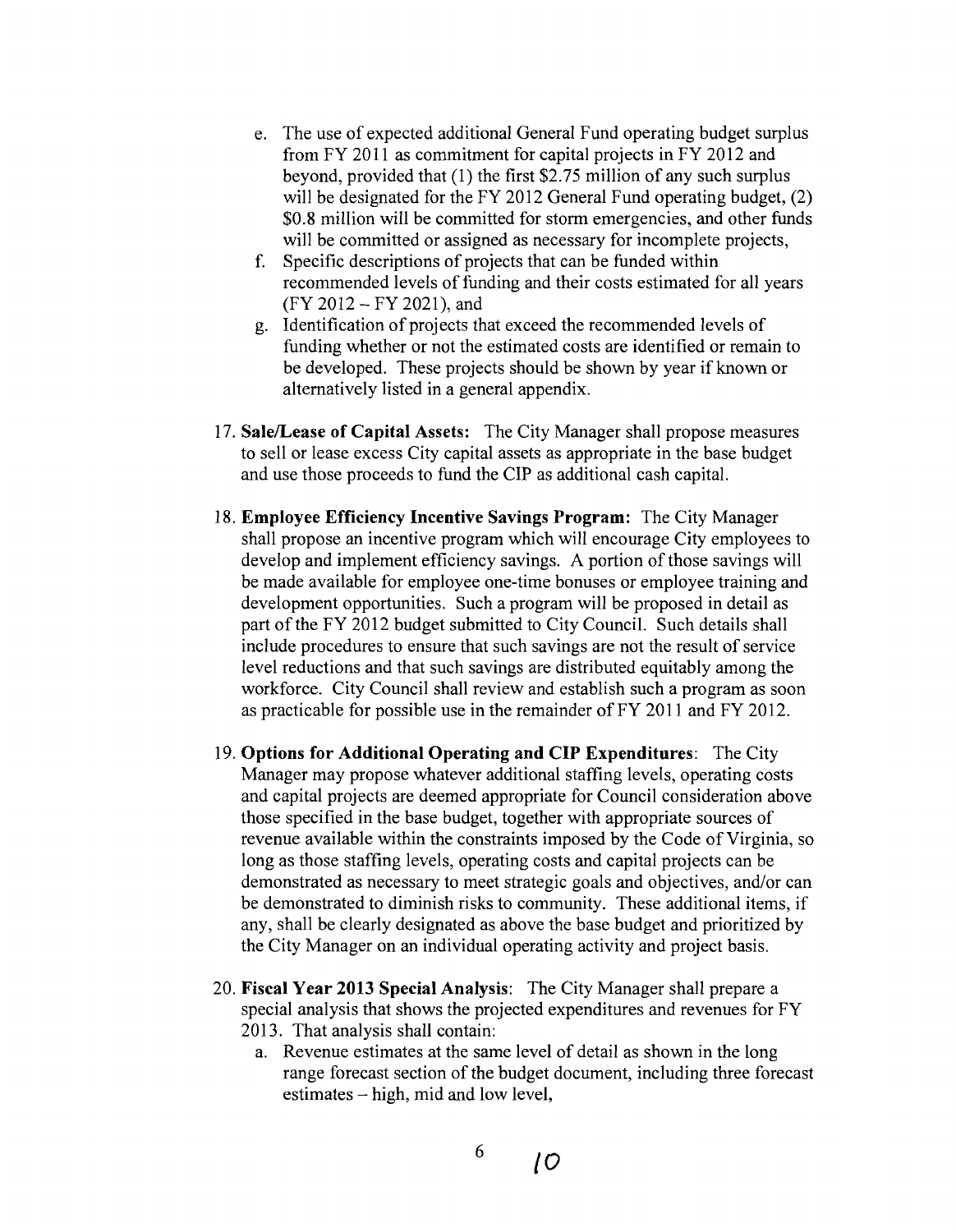- b. Revenue estimates that assume the same tax rates as those proposed for  $FY$  2011 in the base budget,
- c. Expenditure estimates in the same level of detail as provided in the long range forecast section of the budget document, and
- d. A detailed estimate of the impact in  $FY$  2013 of any recommended expenditures in the FY 2012 base budget, including:
	- i. The impact on FY 2013 revenues and expenditures of any of the options for additional operating and CIP expenditures proposed under the authority of sections above,
	- ii. A general discussion of the types of actions that might be necessary to balance the FY 2013 budget if there is a projected deficit for that year, and
	- iii. Estimates of the revenue and expenditure impact in FY 2013 of any budget amendment proposed by a Council member for consideration during the FY 2012 budget development process.
- 2 1. **Multi-year plan linking the Strategic Plan and Future Budgets and Capital Improvement Programs:** The City Manager shall submit to City Council, in time for consideration before June 30, 2011, a proposed multiyear plan for linking the Strategic Plan to Operating Budgets and Capital Improvement Programs through FY 2021. Such a plan shall be consistent with the long range financial outlook under current tax rates and policies (including any changes under consideration for  $FY$  2012 as allowed or specified above) and any operational considerations that may require a particular scheduling or sequencing of action items in support of strategic initiatives, objectives and goals.

ADOPTED: 

ATTEST:

WILLIAM D. EUILLE MAYOR

Jacqueline M. Henderson, CMC, City Clerk

 $\overline{11}$ 

 $\overline{7}$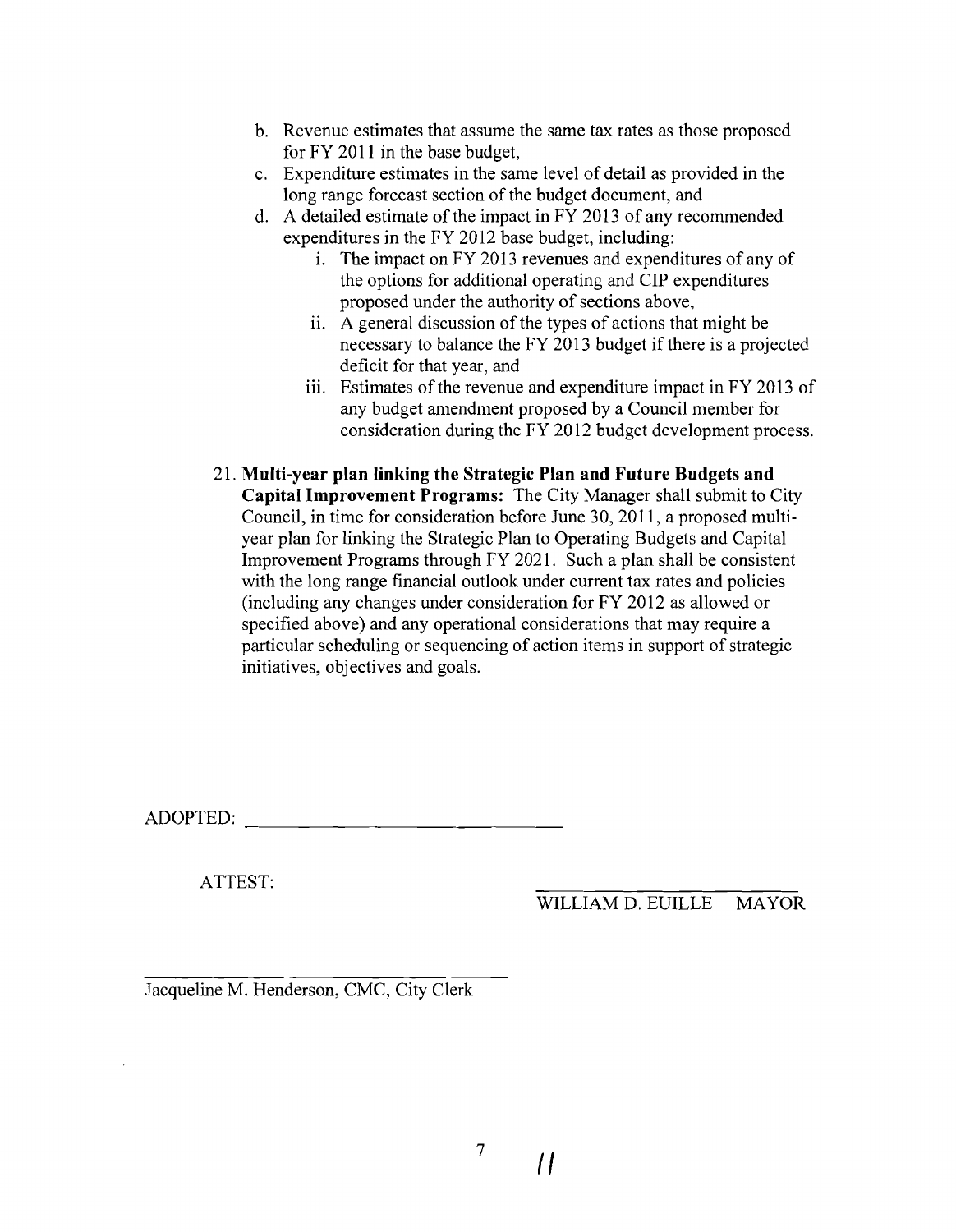#### Resolution No. 2368

Budget Resolution Establishing the Process To Be Used To Adopt Operating Budgets and Capital Improvement Programs

WHEREAS, the Alexandria City Council wishes to establish specific policies to guide upcoming budget deliberations to ensure responsible actions with current economic resources; and

WHEREAS, resolutions No. 2088, 2150, 2166, and 2256 previously adopted by City Council have now expired; and

WHEREAS, City Council wishes to establish a budget process that is responsive to the economic times in which we live and that provides the Council and community with clear information about the trade-offs between revenues and services in order to facilitate the creation of the final budget; and

WHEREAS, City Council understands that after four years of program reductions, audits and efficiency efforts, the capacity of the city to do the same work for less money has been essentially eliminated; and

WHEREAS, City Council believes that flexibility is needed for both the preparation and evaluation of expense items as well as with regard to diversifying the sources of revenue available to fund the General Fund Operating Budget; and

WHEREAS, City Council's deliberations on the budget each and every year reflect a balancing of the needs of the community, with the community's ability to afford services to meet-those needs; and

WHEREAS, the City Council desires to provide the core services expected of a municipal government and to continue to provide quality services and facilities for the residents and businesses of Alexandria, but understands that economic reality will require stark trade-offs between services and revenues; and

WHEREAS, over the last ten years, residential real estate taxes have borne an increasing share of the burden of paying for City and School services both because of the earlier run-up in residential home value and development and most recently because of the decline of commercial property values; and

WHEREAS, the City Council is committed to managing the growth of City General Fund operating and capital expenditures in order to properly balance residential real estate taxes; and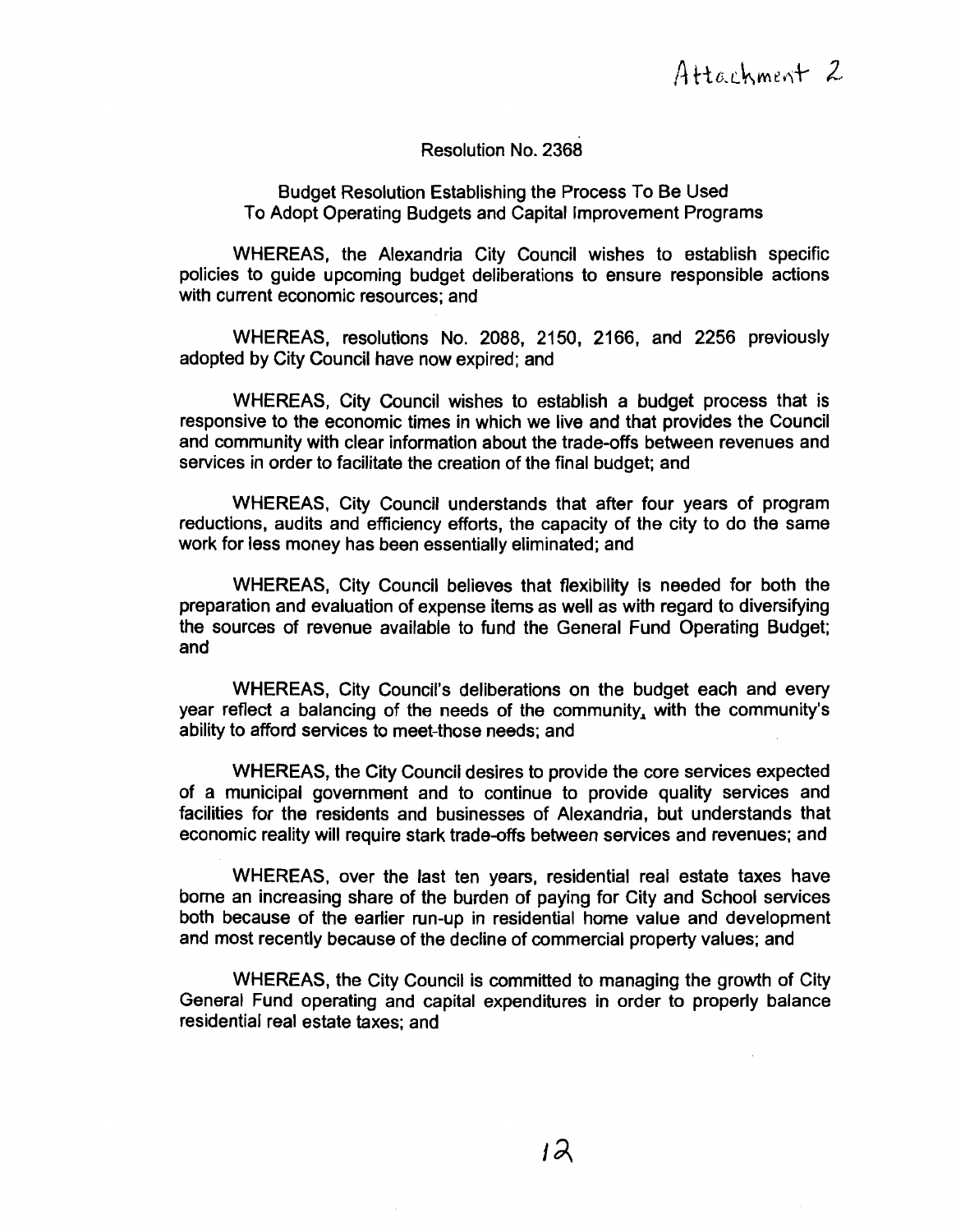WHEREAS, the City Council is committed to assisting Alexandria City Public Schools improve student performance, decrease drop-out rates and in achieving its mission and being among the best in Northern Virginia; and

WHEREAS, the City-Council understands that delayed infrastructure maintenance threatens the health and safety of the community as well as its long-term economic prosperity; and

WHEREAS, the City Council is committed to maintaining a fair, reasonable and competitive compensation plan for City and School employees; and

WHEREAS, the City Council is committed to continuously improving City government effectiveness and efficiency, and expects the City Manager and City staff to continue its focus on managing for results, sharing services with the Alexandria City Public Schools, and developing clear accountable metrics for all city programs and services; and

WHEREAS, the City Council is committed to maintaining its top AAA/Aaa credit ratings; and

WHEREAS, the City Council desires to achieve the vision and strategic goals, objectives, and initiatives as outlined in the City Council's Strategic Plan; and

WHEREAS, sufficient time for the budget process is necessary for the City Council and the community to deliberate on the various issues raised given the budget's complexity and importance.

NOW, THEREFORE, BE IT RESOLVED by the Council of the City of Alexandria, Virginia, that the Council shall, for the purposes of consideration of the Budget for the City of Alexandria, adopt this resolution and adhere to the following rules of procedure:

Section (a) The Timing of the Setting of Budget Guidance by City Council and the City Manager's Budget Submission to City Council

(1) That the City Manager shall plan and prepare the proposed Operating Budget and proposed six-year Capital Improvement Program and that such preparations shall include, but not be limited to, requests for City departments to identify efficiencies, low priority programs not crucial to achieving City Council strategic goals, objectives, and initiatives, potential discretionary supplemental increases crucial to achieving City Council's strategic goals, objectives, and initiatives, and potential City-wide process changes that would be beneficial to City operations and to the public.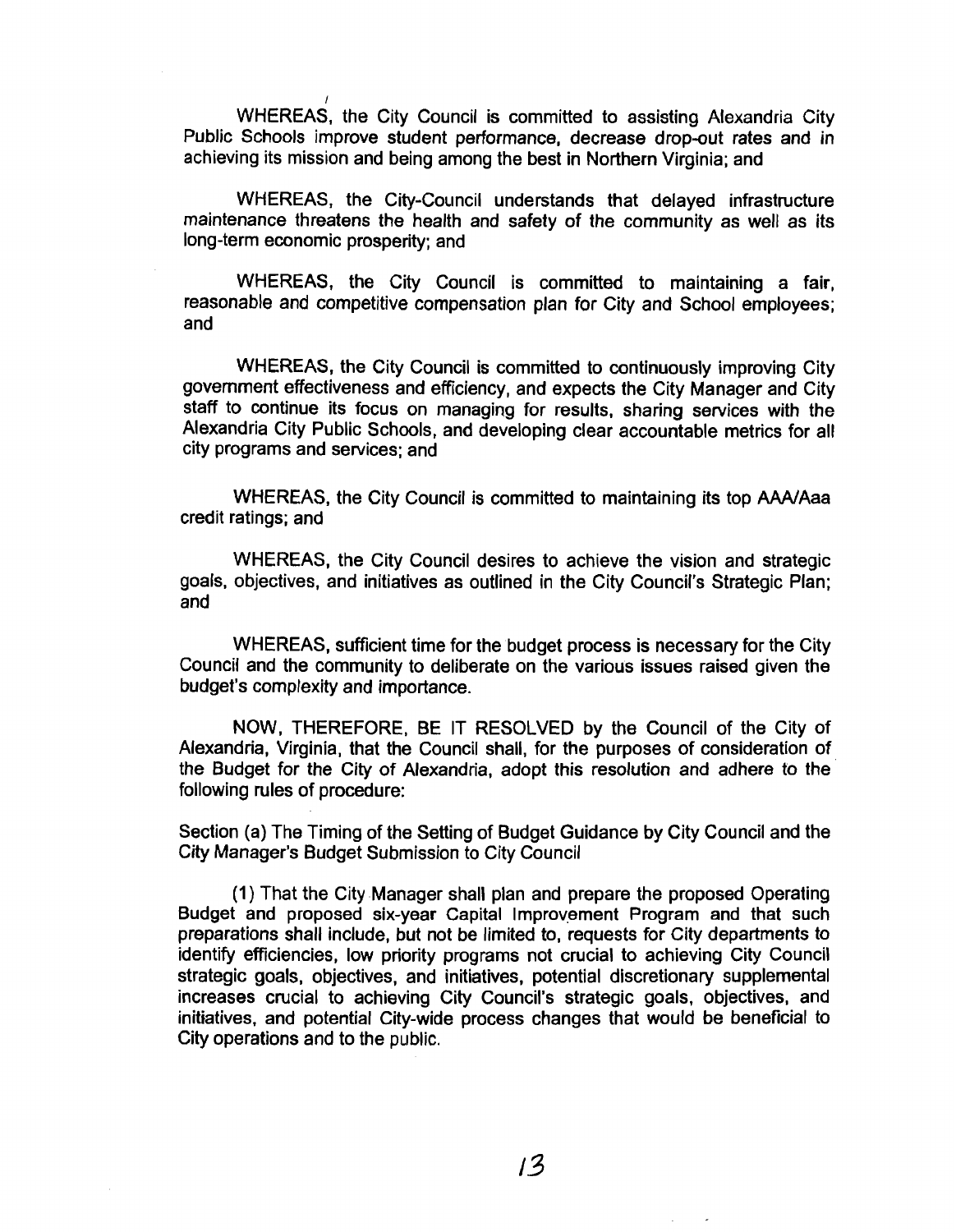(2) That the City Manager shall present to City Council in time for the fall Council Retreat a preliminary forecast and outlook for (a) revenues (including the outlook for real estate assessments), (b) expenditures necessary to maintain appropriate services and policies (including in the City Manager's forecast of cash capital and debt service costs related to the most recently approved Capital lmprovement Program and estimates of the cost of any appropriate market rateadjustment for City and School staff), (c) the outlook for possible additional requests for City operating needs in the upcoming fiscal year and future capital needs in the upcoming fiscal year and succeeding 5 to 10 fiscal years, (d) the outlook for possible budget reductions and increases in fees, fines and charges for services, and (e) the outlook for Federal and State grants and the costs of meeting unfunded Federal and State mandates, both current mandates and projected new mandates.

(3) That the Alexandria City School System shall separately present to City Council, but in a format coordinated with the City Manager, its preliminary forecast and outlook for (a) expenditures necessary to maintain appropriate services and policies, (b) the outlook for additional requests for Schools operating in the upcoming fiscal year and capital needs through the upcoming fiscal year and the succeeding 5 to 10 years, (d) the outlook for possible budget reductions and increases in fees, fines and charges for services, and (e) the outlook for Federal and State grants, and the costs of meeting unfunded Federal and State mandates, both current mandates and projected new mandates.

(4) That as part of its fall Retreat, City Council will consider this information and any other relevant information available to it at that time from the efforts described above, including resident input to be provided by a public hearing on the upcoming budget to be conducted prior to City Council's fall Retreat.

(5) That City Council shall, as a result of information available to it at the Retreat, direct that the City Manager prepare a budget resolution to be adopted by City Council to guide the preparation of the upcoming Operating Budget and next Capital lmprovement Program.

(6) That City Council plans to adopt such a budget resolution during the month of November for the next fiscal year.

(7) That the City Manager shall submit a proposed Operating Budget and Capital lmprovement Program to the City Council no later than the first legislative meeting of Council in February, prior to the upcoming fiscal year. Such budget shall meet any guidance for General Fund revenues and expenditures established by City Council.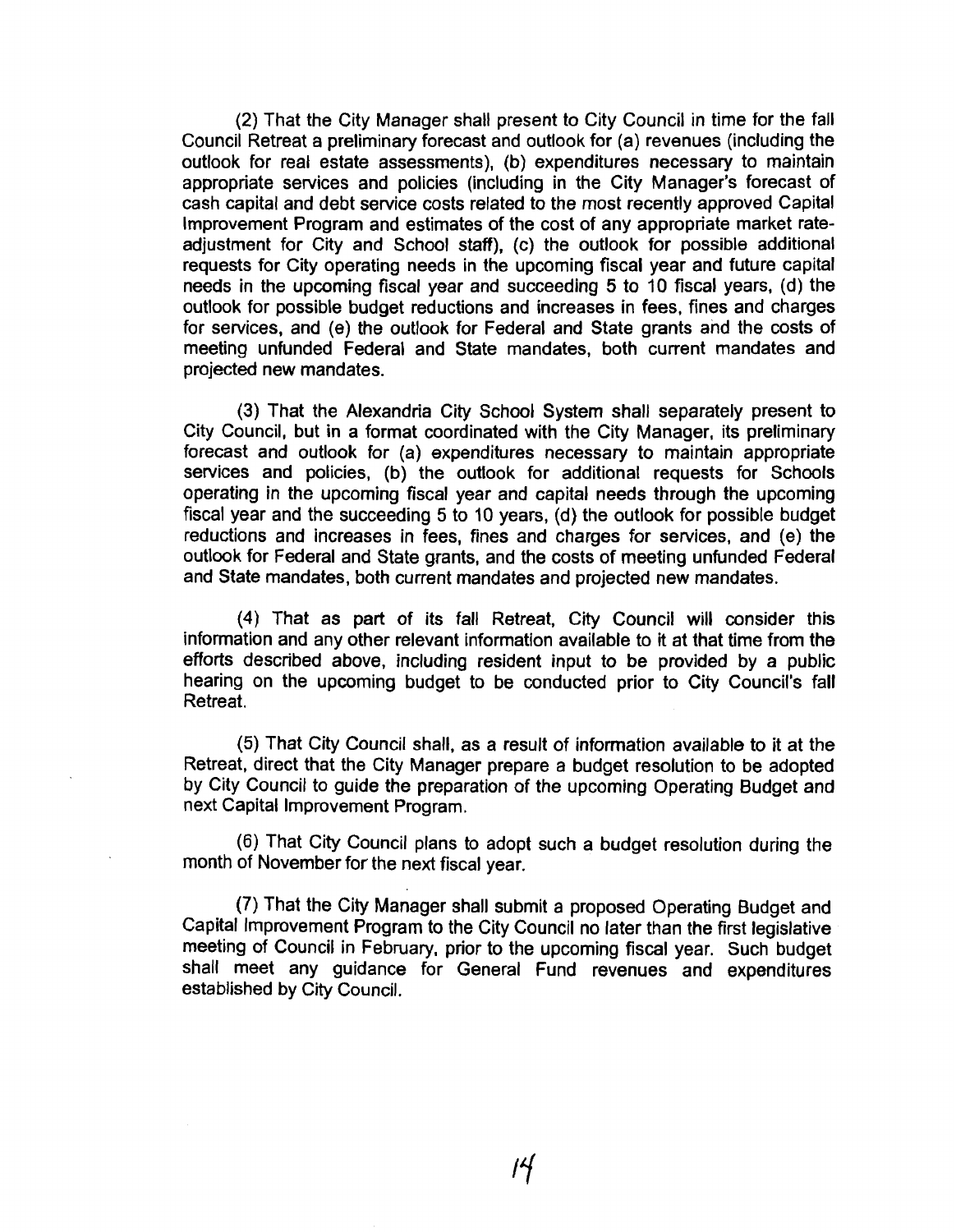(8) That the Board of the Alexandria City Public Schools is requested to approve an Operating Budget and Capital lmprovement Program no later than the week of the first legislative meeting of the Council in February, prior to the upcoming fiscal year. Such budget, if it shall exceed or otherwise not comply with the guidance provided by City Council, shall clearly identify what operating programs and activities would be funded, if additional funding were provided above that guidance, and the reasons therefore.

(9) That the Council shall hold a budget public hearing on the City Manager's proposed budget in the month following the budget submission by the City Manager and may hold an additional public meeting on the budget, if Council deems it necessary, in April, in addition to any effective tax-rate public hearing needing to be held prior to budget adoption.

(10) That the council requests that staff create a way for residents and organizations to submit written budget comments to the Council in lieu of or in addition to participation in public meetings.

(11) That City Council shall consider these recommendations and endeavor to enact an Operating Budget and Capital lmprovement Program that balances the needs of the community with the community's ability to afford services to meet those needs.

Section (b) Proposed Budget for the City of Alexandria -

(1) For purposes of this resolution, the proposed budget of revenue rates and expenditure levels for the fiscal year shall be that proposed by the City Manager.

(2) For purposes of this resolution, the Chief Financial Officer shall provide revenue and/or expenditure projections for any motion or amendment that could affect the proposed budget specified in Section **(b) (1** ).

Section (c) Maximum Expenditure Levels May Not Exceed Sum of Projected Revenue and Appropriation from Fund Balance in Proposed Budget

(1) It shall not be in order in the Alexandria City Council to consider any motion or amendment to the proposed budget of the City of Alexandria if there has not been a budget memo requested that relates to the specific item or a Council discussion of the proposal during a budget work-session or public hearing and

 $\overline{15}$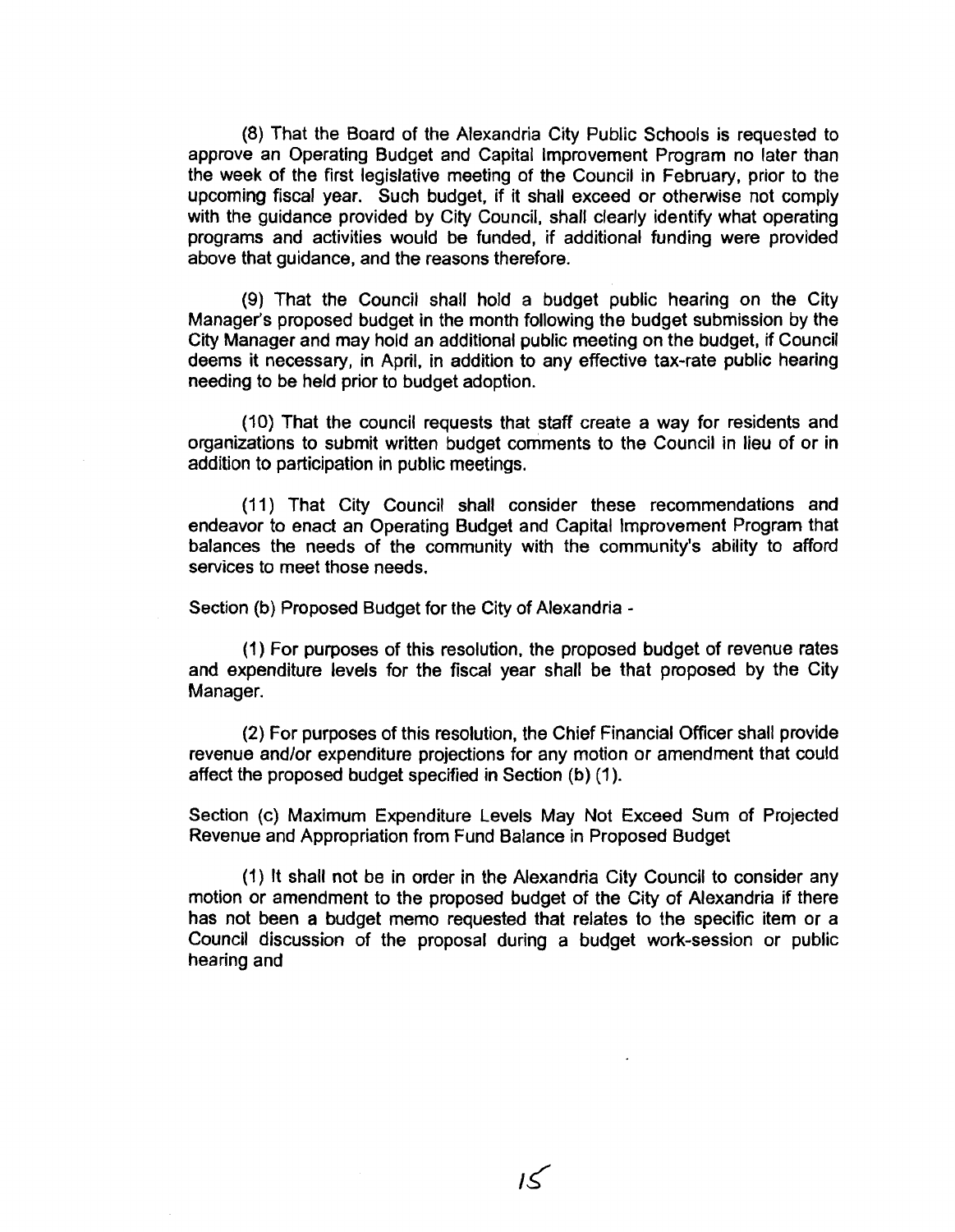(ii) such motion or amendment would have the effect of increasing any specific budget expenditures above the level of such expenditures contained in the proposed budget specified in Section (b) of this resolution, or would have the effect of reducing any specific revenues below the level contained in the proposed budget specified in Section (b) of this resolution, unless such motion or amendment makes at least an equivalent reduction in other specific budget outlays, identifies an equivalent increase in other specific revenues, or an equivalent combination thereof, and

(iii) such motion or amendment is not provided in writing electronically or in hard copy to all members of Council and the City Manager or Chief Financial Officer at least 7 days before the first budget work session to consider such motions or amendments (the preliminary add-delete work session), or discussed at the preliminary add-delete work session to be considered at the final add-delete work session.

(2) In the Alexandria City Council, any appropriation from the Fund Balance or any like account beyond that proposed in the Manager's proposed budget shall require an affirmative vote of five Council Members.

(3) In the event that the City Manager recommends final revenue technical adjustments that result in a net increase or net decrease from the revenue estimates specified in section (b) of this resolution, the net change in the revenue estimate shall be reflected as a change in the proposed appropriation from the Fund Balance. As specified in Section c **(2),** any appropriation from the Fund Balance beyond that proposed in the Manager's proposed budget, including the net effect of final revenue adjustments, shall require an affirmative vote of five Council Members.

Section (d) Expiration  $-$  The provisions of this resolution shall expire with the expiration of the term of this City Council.

ADOPTED: **1** 111 012009

William D. Euille Mayor

ATTEST: **r**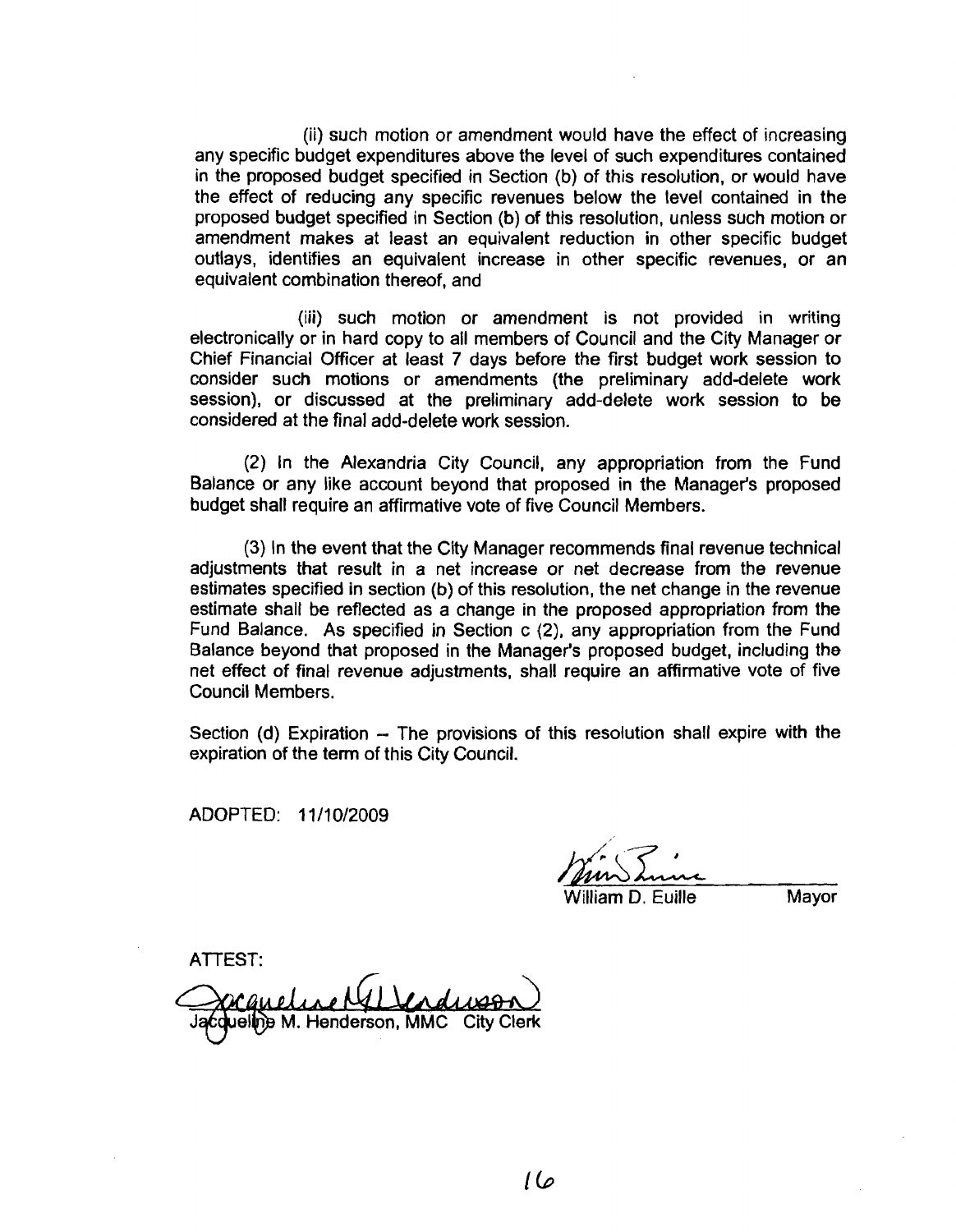#### RESOLUTION **2426**

#### Budget Resolution Setting Guidance for **FY 2012** General Fund Operating Budget and Capital **Improvement Program for FY 2012-FY 2021**

WHEREAS, the City Council of Alexandria passed Resolution 2368 on November 10, 2009, that established the process to be used for formulating the budget during the term of this Council and requires that City Council set budget guidance for the City Manager and the School Board for the FY 2012 budget;

WHEREAS, the City Council held a public hearing on the FY 2010 budget on October 16, 2010; and

WHEREAS, the City Manager and the Alexandria City Public Schools presented to City Council at its October 18, October 19, November 8 and November 16 , budget work sessions their preliminary forecasts of revenues, expenditures and capital needs in lieu of a one-day retreat; and

WHEREAS, the City Council's deliberations on the budget each and every year reflect a balancing of the needs of the community, with the community's ability to afford services to meet those needs; and

WHEREAS, the City Council is committed to continuously improving City government effectiveness and efficiency, and expects the City Manager and City staff to focus on managing for results; and

WHEREAS, the City Council is committed to continue performing fully its obligations to provide the core services expected of a municipal government and to continue to provide quality services and facilities for the residents and businesses of Alexandria; and

WHEREAS, the national economy is slowly and very gradually recovering from the "great" recession experienced in the last few years and there still remains considerable uncertainty about the economic future; and

WHEREAS, real estate assessments in the City are finally expected to increase slightly in CY 2011 and 2012; and

WHEREAS, there are still potential losses in State and Federal revenues for both the City General Fund budget and the Schools operating budget; and

WHEREAS, considering all these factors, the best current estimate is for an increase of 3.6% in the General Fund revenues of the City at current tax rates;

WHEREAS, this amount of increase is expected to be only sufficient approximately to maintain current services in City and School operations and fund the previously approved multi-year Capital Improvement Program; and

WHEREAS, the budget must contain sufficient funds for all contractual commitments, including debt service; and

WHEREAS, the City Council will not make any material changes that may threaten the City's AAAlAaa bond rating; and

WHEREAS, the City Council has adopted a multi-year strategic plan in June 2010 and understands that City staff have described some 372 action items in support of the 7 goals 22 objectives and 110 initiatives outlined in that strategic plan; and

WHEREAS, the City Council expects the City Manager and City staff to begin or continue implementation of the action items that do not require additional funding to be implemented to accomplish those strategic initiatives, objectives and goals; and

WHEREAS, the City Council understands that it will be a challenge to achieve all the strategic goals, objectives and initiatives in the constrained fiscal environment facing the City; and

WHEREAS, the City Council recognizes the need to prioritize action items in support of the strategic plan, to deemphasize lower priority, low yield programs and activities, to identify efficiencies, and emphasize a multi-year plan to link future budgets to the achievement of strategic goals and objectives;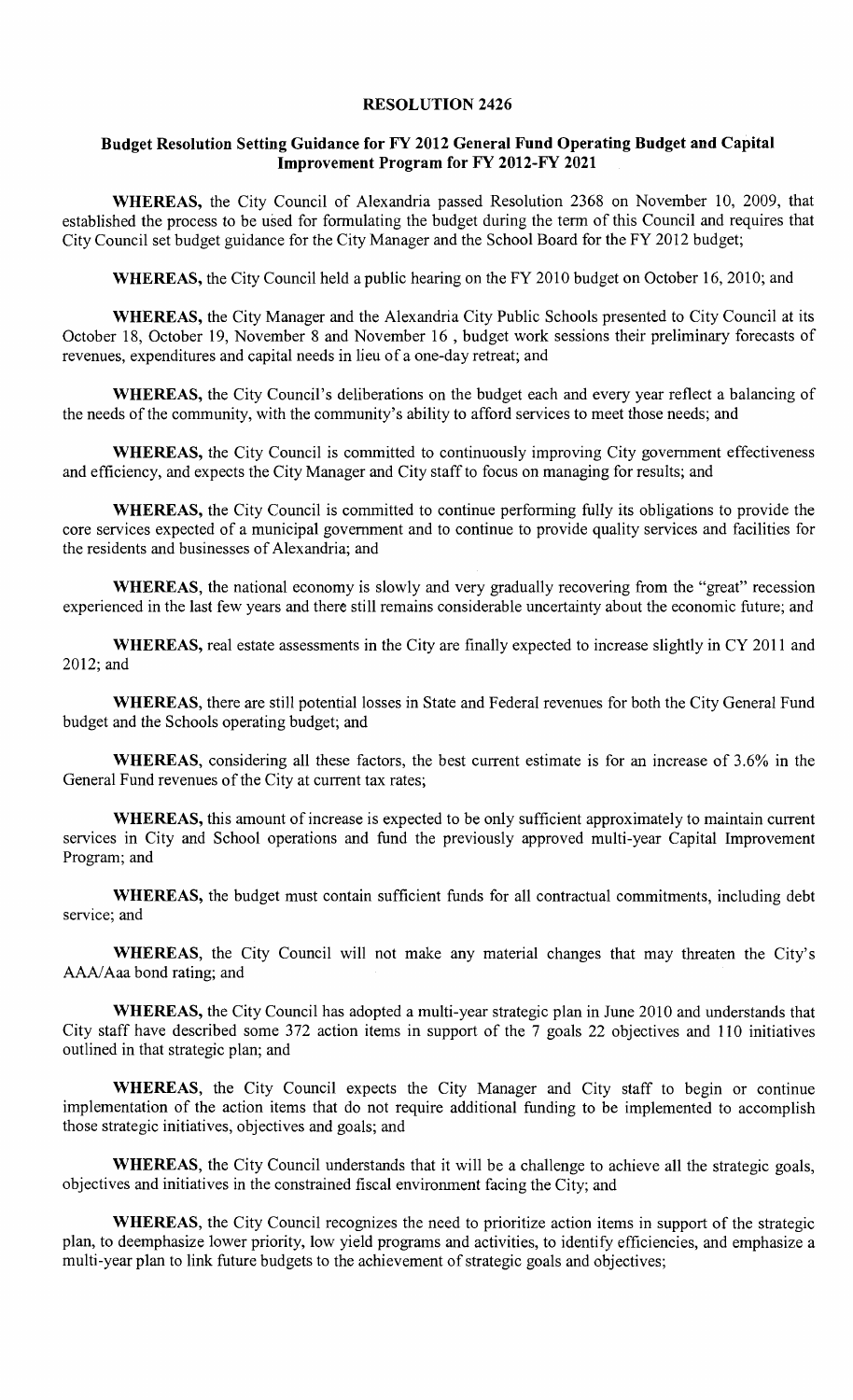### **NOW, THEREFORE, BE IT RESOLVED BY THE CITY COUNCIL OF ALEXANDRIA THE FOLLOWING:**

- 1. **No Increase in the Base Real Estate Tax Rate:** The City Manager shall propose in the Base Budget a base real estate tax rate in CY 2011 no greater than that levied in CY 2010 (\$97.8 cents per \$100 assessed value).
- 2. **Total Base Budget Limitations:** Total General Fund expenditures in the Base Budget shall be no more than General Fund revenues provided under the various sections of this resolution. These sections provide that the City Manager shall submit a proposed FY 2011 General Fund Operating Base Budget that does not increase any tax rates, provided that a transportation add-on tax may be proposed as described in section 3 below in addition to the Base Budget. (See sections 1, 4, 5, 6 and 7 for additional guidance on sources of revenue.)
- **3. Schools Transfer:** The City Manager shall include in the Base Budget a General Fund transfer to the Schools for operating expenses of an amount equal to the transfer provided in the Approved FY 2011 General Fund Operating Budget increased by the same percentage as the percentage increase in General Fund revenues available under the provisions of this resolution and proposed in the City Manager's FY 2012 General Fund Base Operating Budget. (Note that such an increase shall not include any amounts proposed as a Transportation Add-On tax as described in section 4 below.)
- 4. **Transportation Add-On Tax: In** addition to the Base Budget described in section 1 above, the City Manager shall submit a proposal for Council to consider an add-on tax for transportation purposes on commercial real estate as allowed by the Code of the Commonwealth of Virginia, and the expenditures funded by that tax shall be structured as an option in addition to the Base Budget. As part of this proposal the City Manager shall submit proposed reductions in the Business, Professional and Occupation License (BPOL) tax rates and/or structure as a partial offset to any transportation add-on tax proposed under this section.
- 5. **Other Dedicated Portions of the Real Estate Tax Rate:** The City Manager shall propose continuation in CY 2011 of the dedication of  $0.5$  cents per \$100 to Storm Water infrastructure improvements, and sufficient amounts from Real Estate Tax revenues to provide funding for existing debt service payments for the Open Space Trust Fund and for Affordable Housing purposes.
- 6. **Other Taxes:** The City Manager shall not propose an increase in any other tax rates except as provided in section 4 above.
- 7. Fees, Fines and Service Charges: The City Manager may propose changes to whatever combination of fees, fines and service charges that are equitable, fair and administratively feasible provided that these proposals are within the constraints imposed by the Code of Virginia.
- 8. **City Staffing Levels:** Except as provided below, the City Manager shall not increase total City employment levels (as measured on a full-time equivalency basis) in the base budget above those estimated in the Approved FY 2011 base operating budget. The City Manager may propose reallocations of staff between departments as well as programs and activities within departments, and the City Manager may propose a net increase in the base budget staffing levels above those funded last year:
	- a. If those increases result in efficiency savings in specific programs and activities (i.e., lower total costs),
	- b. If those increases result in an equivalent or greater increase in General Fund or Special Revenue Fund revenues, or
	- c. If those staffing positions are substantially funded by special revenue fund sources (e.g., State or Federal grants and other dedicated taxes and fees).
- 9. City Merit/Step Pay: The City Manager shall include in the base budget funding for merit/step increases for eligible employees including one additional step.
- 10. **Market Rate Adjustment:** The City Manager shall not include a market rate adjustment for either City or Schools staff.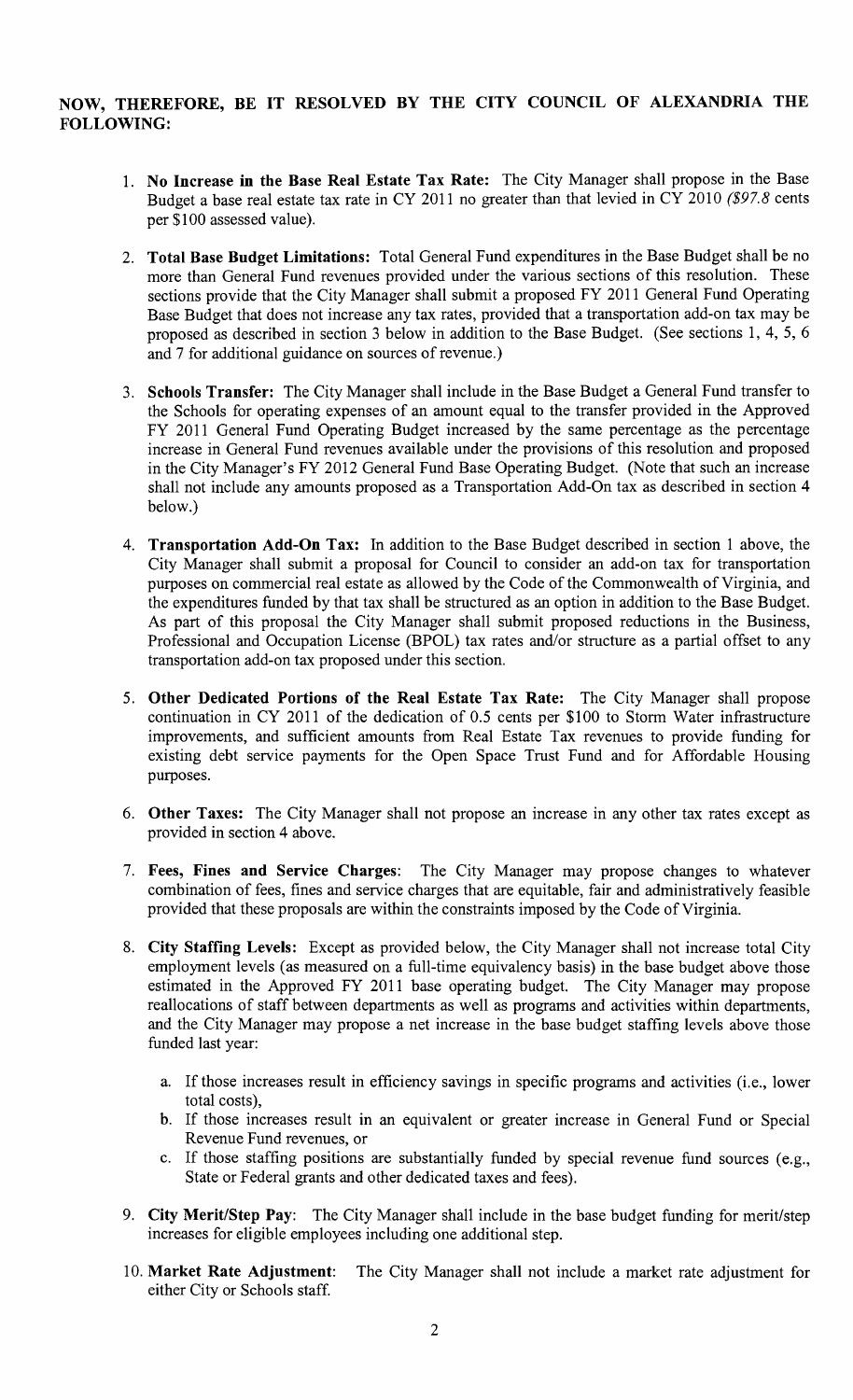- 11. **City Benchmark Pay Adjustments:** The City Manager shall propose initial funding in FY 2012 as part of a 3 year phase-in of the implementation of benchmark pay adjustments called for by the City's compensation philosophy. The City Manager may propose necessary and appropriate changes in the City's pay schedules as part of a phase-in of benchmark pay adjustments, including additional steps on the pay schedule.
- 12. **City Employee Health Benefits:** The City Manager shall continue to implement the multi-year plan to phase in a 20% minimum employee contribution for health care premiums.
- 13. **City Employee Retirement Contributions:** The City Manager may propose changes in employee contributions to various retirement programs to the extent allowed by law.
- 14. **Retirement Benefit Advisory Group:** The City Council shall, by subsequent resolution, form a Retirement Benefit Advisory Group:
	- a. To look at the need for any future changes to defined benefit pension plans created under the authority of the City Council,
	- b. To examine the current financial status of the City's pension funds,
	- c. To advise the City Manager and City Council Pension and Compensation Subcommittee on any options that should be considered to meet the following objectives:
		- i. To protect benefits already earned (accrued) by retirees and current employees,
		- **11.** To ensure the City remains competitive in competing with neighboring jurisdictions for capable and effective public service employees,
		- **in.** To provide an opportunity for City employees to save for and have a secure retirement,
		- iv. To consider the advantages and disadvantages of defined benefit vs. defined contribution pension plans and make recommendations on the structure of future plans, and
		- v. To create a fiscally sustainable plan for funding future benefits whether earned or to be earned in the future.
- 15. **Cost Saving Measures:** The City Manager shall continue to identify and implement cost saving measures and efficiencies in *glJ* City operations.
- 16. **Capital Improvement Program (CIP):** The City Manager's proposed CIP shall include:
	- a. Specific estimates for FY 2012 through FY 2017 and preliminary estimates for FY 2018 through FY 2021,
	- b. No more General Fund cash capital from current year revenues than that planned for FY 2013 through FY 2020 in the Approved FY 2011 – FY 2020 CIP. Such a limitation does not apply to:
		- i. The cash capital provided by a Transportation Add-On tax as described in section 4 above.
		- ii. Any adjustments for amounts determined by the dedication of 0.5 cents to the Storm Water Special Revenue Fund and the Open Space Trust Fund, the Sanitary Sewer Fund, and available for Affordable Housing purposes, and
		- iii. Cash capital available from the sale of assets as described in section 17 below, or
		- iv. Any increase in cash capital in the FY 2012 General Fund Operating Budget that may be otherwise allowable under the provisions of this resolution.
	- c. No more debt issuance than that planned for FY 2012 through FY 2020 in the Approved FY  $2011 - FY 2020$  CIP; other than debt, if any, to be serviced by revenue provided by a Transportation Add-On tax as described in section 3 above, by revenue provided by the Storm Water Special Revenue Fund, the Sanitary Sewer Fund, the Potomac Yard Metrorail Station fund, and for Affordable Housing Purposes,
	- d. The use of additional General Fund operating budget surplus from FY 2010 in the amount of \$1 1.0 million as a commitment for capital projects in FY 2012 and beyond,
	- e. The use of expected additional General Fund operating budget surplus from FY 2011 as commitment for capital projects in FY 2012 and beyond, provided that (1) the first \$2.75 million of any such surplus will be designated for the FY 2012 General Fund operating budget, (2) the next \$0.8 million will be committed for storm emergencies, and other funds will be committed or assigned as necessary for incomplete projects,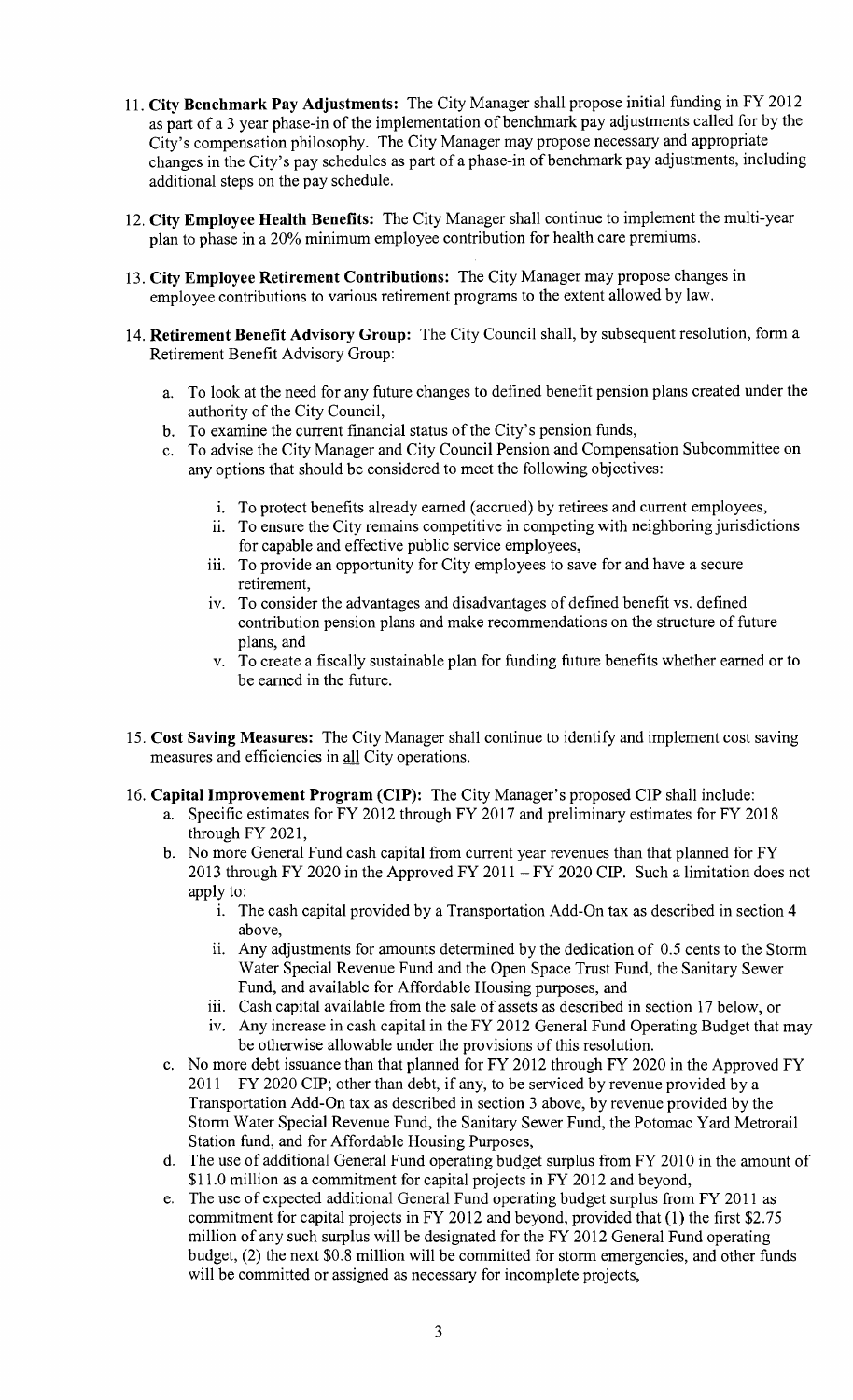- f. Specific descriptions of projects that can be funded within recommended levels of funding and their costs estimated for all years (FY 2012 - FY 2021), and
- g. Identification of projects that exceed the recommended levels of funding whether or not the estimated costs are identified or remain to be developed. These projects should be shown by year if known or alternatively listed in a general appendix.
- 17. Sale/Lease of Capital Assets: The City Manager shall propose measures to sell or lease excess City capital assets as appropriate in the base budget and use those proceeds to fund the CIP as additional cash capital.
- **18. Employee Efficiency Incentive Savings Program:** The City Manager shall propose an incentive program which will encourage City employees to develop and implement efficiency savings. A portion of those savings will be made available for employee one-time bonuses or employee training and development opportunities. Such a program will be proposed in detail as part of the FY 2012 budget submitted to City Council. Such details shall include procedures to ensure that such savings are not the result of service level reductions and that such savings are distributed equitably among the workforce. City Council shall review and establish such a program as soon as practicable for possible use in the remainder of FY 2011 and FY 2012.
- 19. **Options for Additional Operating and CIP Expenditures:** The City Manager may propose whatever additional staffing levels, operating costs and capital projects deemed appropriate for Council consideration above those specified in the base budget, together with appropriate sources of revenue available within the constraints imposed by the Code of Virginia, so long as those staffing levels, operating costs and capital projects can be demonstrated as necessary to meet strategic goals and objectives, and/or can be demonstrated to diminish risks to community. These additional items, if any, shall be clearly designated as above the base budget and prioritized by the City Manager on an individual operating activity and project basis.
- 20. **Fiscal Year 2013 Special Analysis:** The City Manager shall prepare a special analysis that shows the projected expenditures and revenues for FY 20 13. That analysis shall contain:
	- a. Revenue estimates at the same level of detail as shown in the long range forecast section of the budget document, including three forecast estimates - high, mid and low level,
	- b. Revenue estimates that assume the same tax rates as those proposed for FY 2011 in the base budget,
	- c. Expenditure estimates in the same level of detail as provided in the long range forecast section of the budget document, and
	- d. A detailed estimate of the impact in FY 2013 of any recommended expenditures in the FY 2012 base budget, including:
		- i. The impact on FY 2013 revenues and expenditures of any of the options for additional operating and CIP expenditures proposed under the authority of sections above,
		- ii. A general discussion of the types of actions that might be necessary to balance the FY 2013 budget if there is a projected deficit for that year, and
		- **111.** Estimates of the revenue and expenditure impact in FY 2013 of any budget amendment proposed by a Council member for consideration during the FY 2012 budget development process.
- **Multi-year plan linking the Strategic Plan and Future Budgets and Capital Improvement Programs:** The City Manager shall submit to City Council, in time for consideration before June 30, 201 1, a proposed multi-year plan for linking the Strategic Plan to Operating Budgets and Capital Improvement Programs through FY 2021. Such a plan shall be consistent with the long range financial outlook under current tax rates and policies (including any changes under consideration for FY 2012 as allowed or specified above) and any operational considerations that may require a particular scheduling or sequencing of action items in support of strategic initiatives, objectives and goals.

Adopted: November 23,2010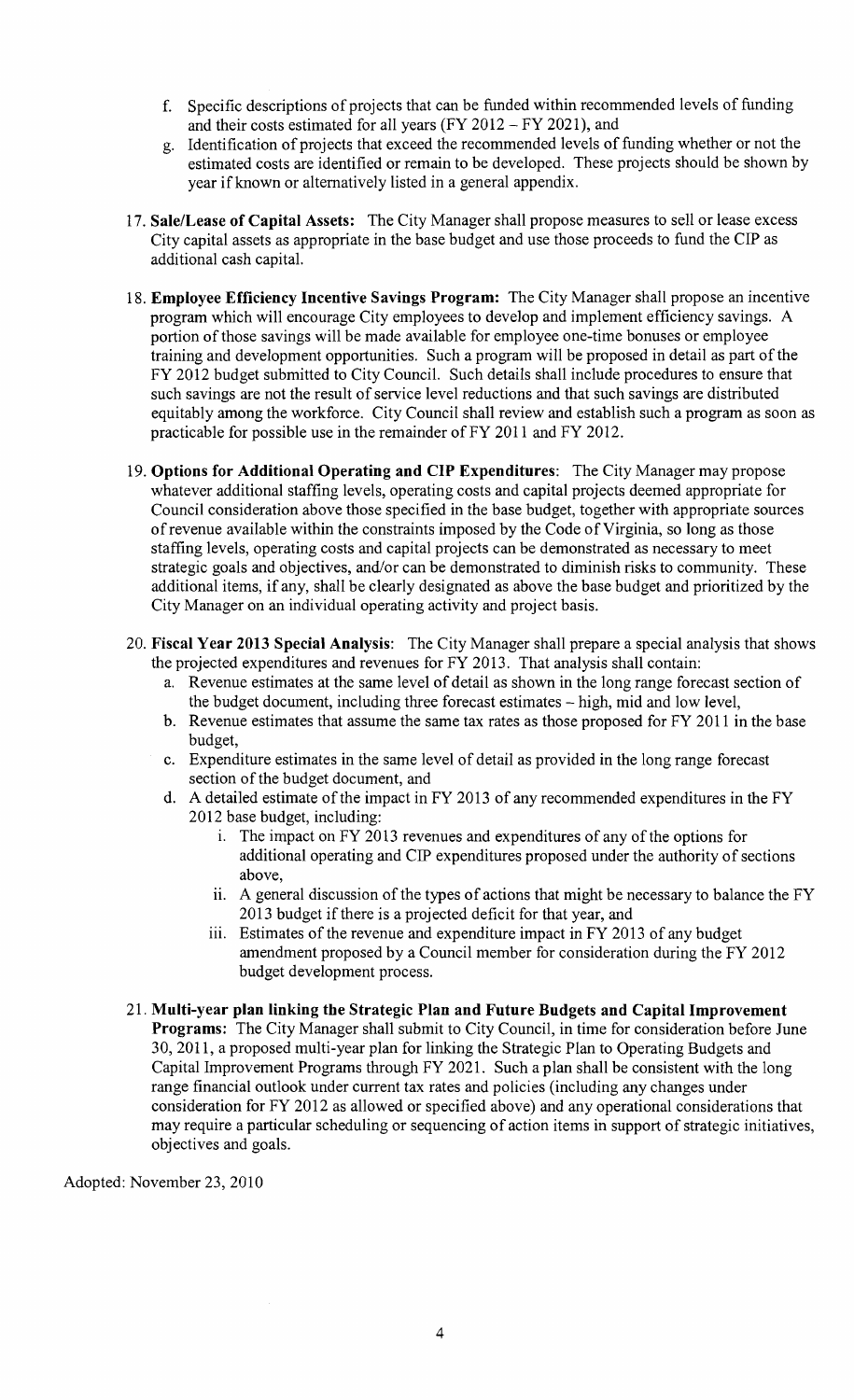

ATTEST:

 $\ddot{\phantom{0}}$  $\bar{\bar{\nu}}$ 

Jacqueline NH Lenduson